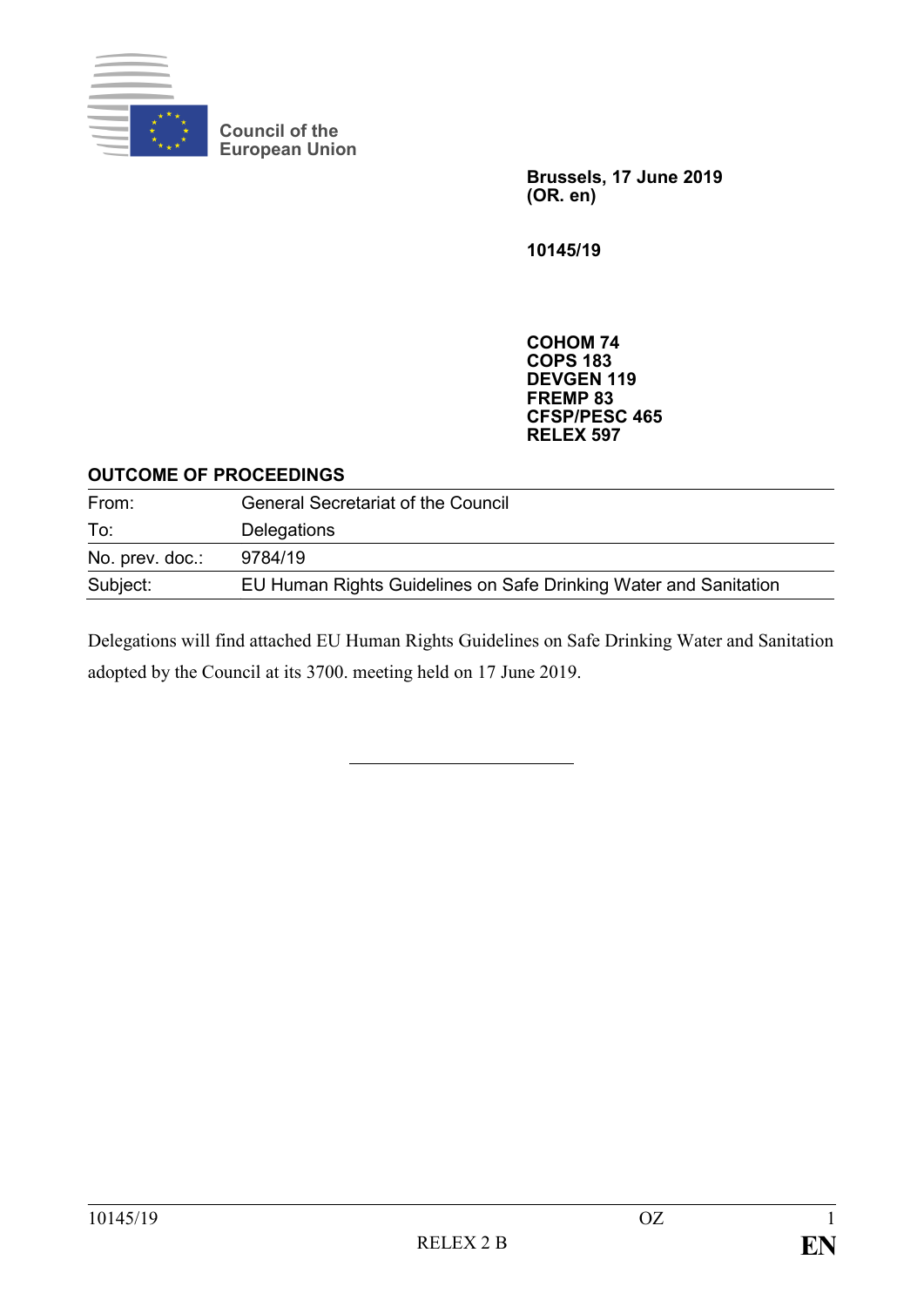# EU Human Rights Guidelines on Safe Drinking Water and Sanitation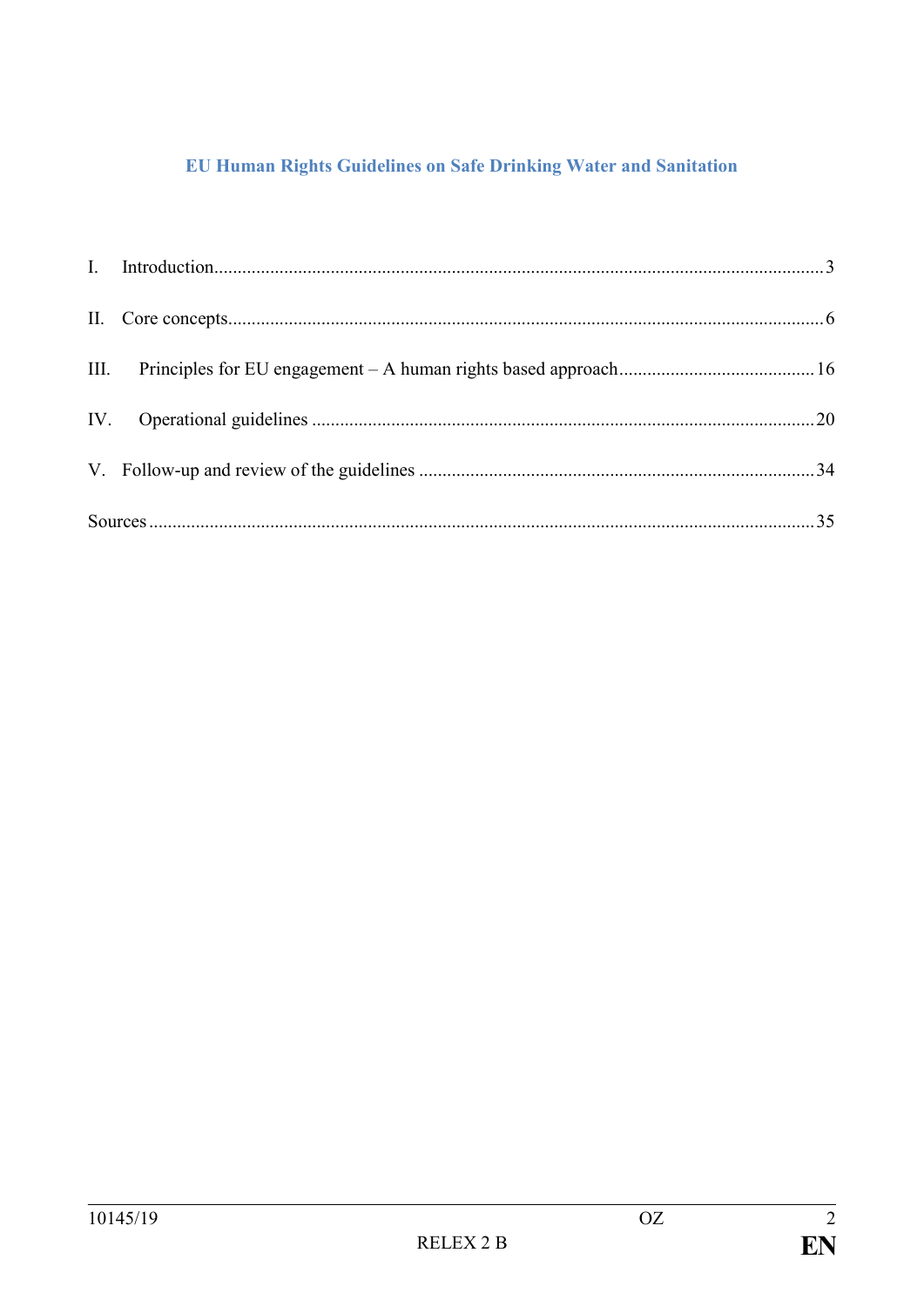### <span id="page-2-0"></span>**I. Introduction**

#### **Reason for action**

Water is a precondition for life, and therefore for the enjoyment of all human rights. However, access to safe drinking water and sanitation is still a major challenge in many parts of the world. 2.1 billion people lack access to safely managed drinking water services and 4.5 billion people lack safely managed sanitation services globally**<sup>1</sup>** . Unsafe hygiene practices are widespread, and more than 361 000 children under five die annually from diarrhoeal diseases due to poor sanitation, poor hygiene, or unsafe drinking water**<sup>2</sup>** . Climate change, moreover, will increasingly affect water availability and access.

Across the globe, tensions and conflicts related to access to and use of water continue to rise as the availability and quality of resources deteriorate and the threat of water scarcity spreads. The growing imbalance in global water supply and demands leads to tensions and conflicts, and could potentially evolve into a widespread threat to international peace and security**<sup>3</sup>** . Water related risks, including those arising from dirty and unsafe water, can have grave human and economic costs. Economic and demographic trends and rapid urbanisation also play a role, where municipalities and local authorities in water-stressed cities and regions can become overwhelmed and unable to meet the needs of their inhabitants for basic services including water and sanitation. Furthermore, limitations on access to water can be compounded in times of crisis, depending on the severity of the humanitarian crisis on the ground.

1

**<sup>1</sup>** Progress on drinking water, sanitation and hygiene: 2017 update and SDG baselines. Geneva: World Health Organisation (WHO) and United Nations Children's Fund (UNICEF), 2017. Licence CCBY-NC-SA3.0.IGO

**<sup>2</sup>** [www.who.int/water\\_sanitation\\_health/diseases-risks/en/](http://www.who.int/water_sanitation_health/diseases-risks/en/)

**<sup>3</sup>** A Matter of Survival, Report of the Global High-Level Panel on Water and Peace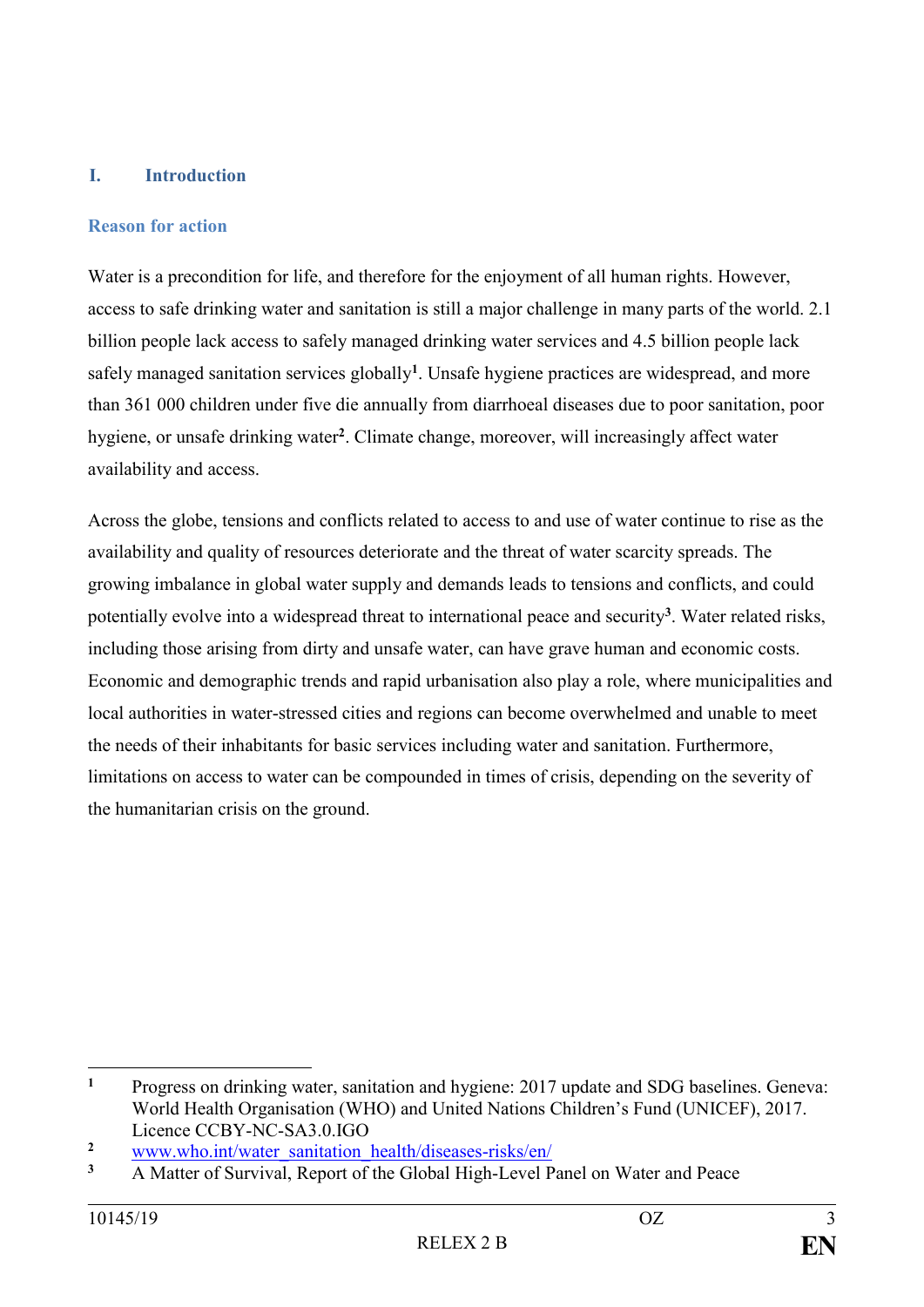In line with the Action Plan on Human Rights and Democracy (2015-2019)**<sup>4</sup>** , the EU is committed to increasing the focus on economic, social and cultural rights in its external policy, including by emphasising the clear recognition of the human rights dimension in areas such as water. Furthermore, the EU Gender Action Plan (2016-2020)**<sup>5</sup>** sets out the objective of equal access and control over clean water for girls and women, as well as equitable engagement in water management.

In November 2018 the Foreign Affairs Council adopted Council Conclusions on Water Diplomacy**<sup>6</sup>** , which highlight the importance of water in EU external action. They identify water cooperation as a key objective of EU external action and address issues such as the human rights to safe drinking water and sanitation. It follows from the Conclusions that:

*The EU is committed to the human rights to safe drinking water and sanitation, as components of the right to an adequate standard of living. (…) As part of this commitment, the EU will continue to support and protect human rights defenders addressing environmental issues.*

Building on agreed language from resolutions in the United Nations General Assembly and the Human Rights Council, the Council Conclusions are a strong confirmation of the commitment of the EU and the Member States to the human rights to safe drinking water and sanitation, and to the human rights defenders fighting for these rights to be realised in practice. The adoption of these guidelines is one of many steps that the EU is taking to realise this commitment and to ensure the progressive realisation of the human rights to safe drinking water and sanitation for all.

<u>.</u>

<sup>&</sup>lt;sup>4</sup> EU Action Plan on Human Rights and Democracy (2015-2019), Action 17a<br><sup>5</sup> EU Gordon Action Plan (2016-2020), Objective 16

**<sup>5</sup>** EU Gender Action Plan (2016-2020), Objective 16

**<sup>6</sup>** Council Conclusions on Water Diplomacy, 13991/18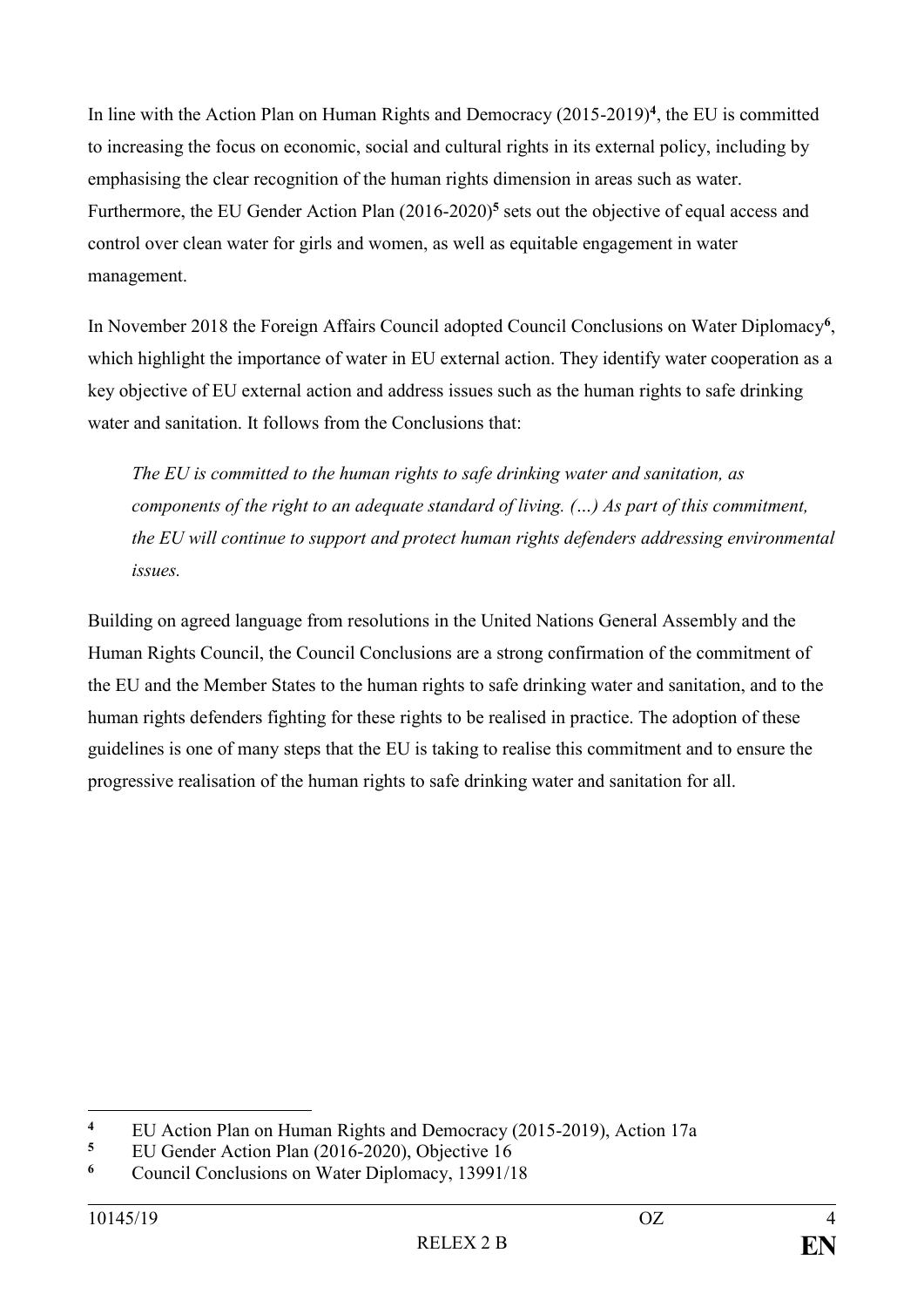#### **Purpose and scope**

It should be underlined that the scope of the present guidelines on safe drinking water and sanitation are held within the human rights discourse on water and sanitation. Building on existing human rights norms, these guidelines give instructions and guidance on how to use the available EU foreign policy tools, including development cooperation, to promote and protect the human rights to safe drinking water and sanitation. The main target groups of the guidelines are officials and staff members of the EU Institutions, EU Member States and delegations across the world.

The guidance is meant for political and operational work in and towards third countries and in multilateral fora, as well as in exchanges with other stakeholders, including civil society. In addition, the guidelines can be a reference for further policy development in the field of human rights to safe drinking water and sanitation.

In the recognition of the interdependent nature of Water, Sanitation and Hygiene for improved development and health outcomes, **WASH** (Water, Sanitation and Hygiene) has become a rapidly growing sector in the field of development cooperation and action as well as in humanitarian assistance and action. Though these guidelines complement existing and evolving tools under the WASH sector, they should not be perceived as guidelines for the broader WASH sector**<sup>7</sup>** .

Finally, while water is essential for a number of other uses such as agricultural and food production, energy, and industry, these guidelines focus on the aspects related to safe drinking water and sanitation.

<sup>&</sup>lt;u>.</u> **<sup>7</sup>** For WASH Guidelines, see for instance "Thematic Policy document no.2 of DG ECHO on Water, Sanitation and Hygiene" on [https://ec.europa.eu/echo/files/policies/sectoral/WASH\\_policy\\_doc\\_en.pdf](https://ec.europa.eu/echo/files/policies/sectoral/WASH_policy_doc_en.pdf)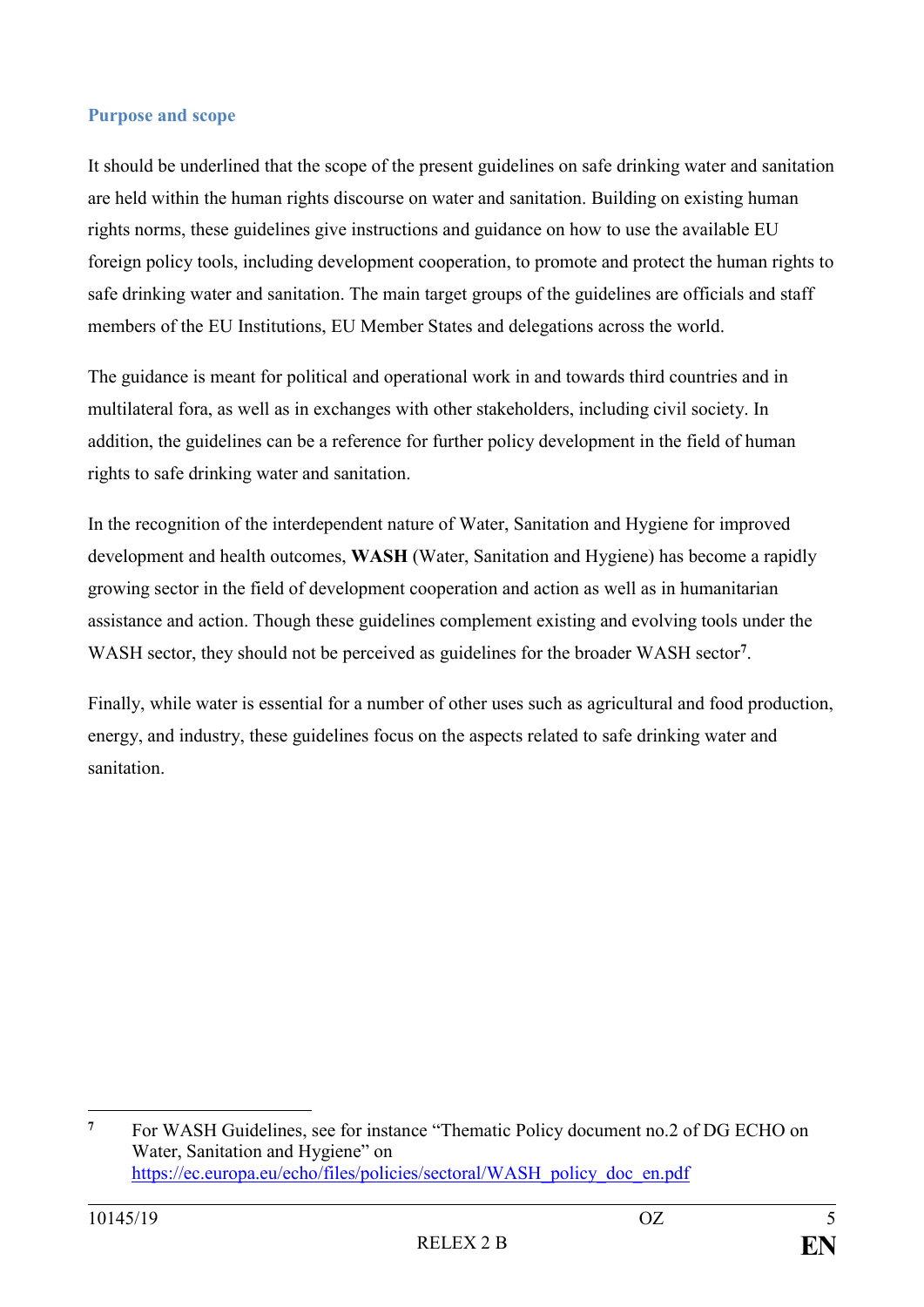### **Structure of these guidelines**

These guidelines will present the core concepts related to human rights to safe drinking water and sanitation (chapter II), the principles for EU engagement (chapter III), how to operationalise the rights through EU tools (chapter IV), including a text box on humanitarian assistance and finally a chapter on follow-up and evaluation of the guidelines (chapter V).

# <span id="page-5-0"></span>**II. Core concepts**

# **Introduction to the rights**

These guidelines build upon established human rights law, starting from the International Covenant on Economic, Social and Cultural Rights (ICESCR) Article 11, which entitles everyone to an adequate standard of living. 'Safe and clean drinking water and sanitation' is recognised as a human right by the UN General Assembly**<sup>8</sup>** , as an aspect of the right to an adequate standard of living in ICESCR Article 11. In 2015, the General Assembly resolution recognised the distinct nature of the right to sanitation in relation to the right to safe drinking water, while keeping the rights together**<sup>9</sup>** .

<sup>1</sup> **<sup>8</sup>** Resolution adopted by the General Assembly on 28 July 2010, A/RES/64/292, Article 1:"*Recognizes* the right to safe and clean drinking water and sanitation as a human right that is essential for the full enjoyment of life and all human rights"

<sup>&</sup>lt;sup>9</sup> The human rights to safe drinking water and sanitation, Resolution adopted by the General Assembly on 17 December 2015, A/RES/70/169, Article 1: '*Affirms* that the human rights to safe drinking water and sanitation as components of the right to an adequate standard of living are essential for the full enjoyment of the right to life and all human rights'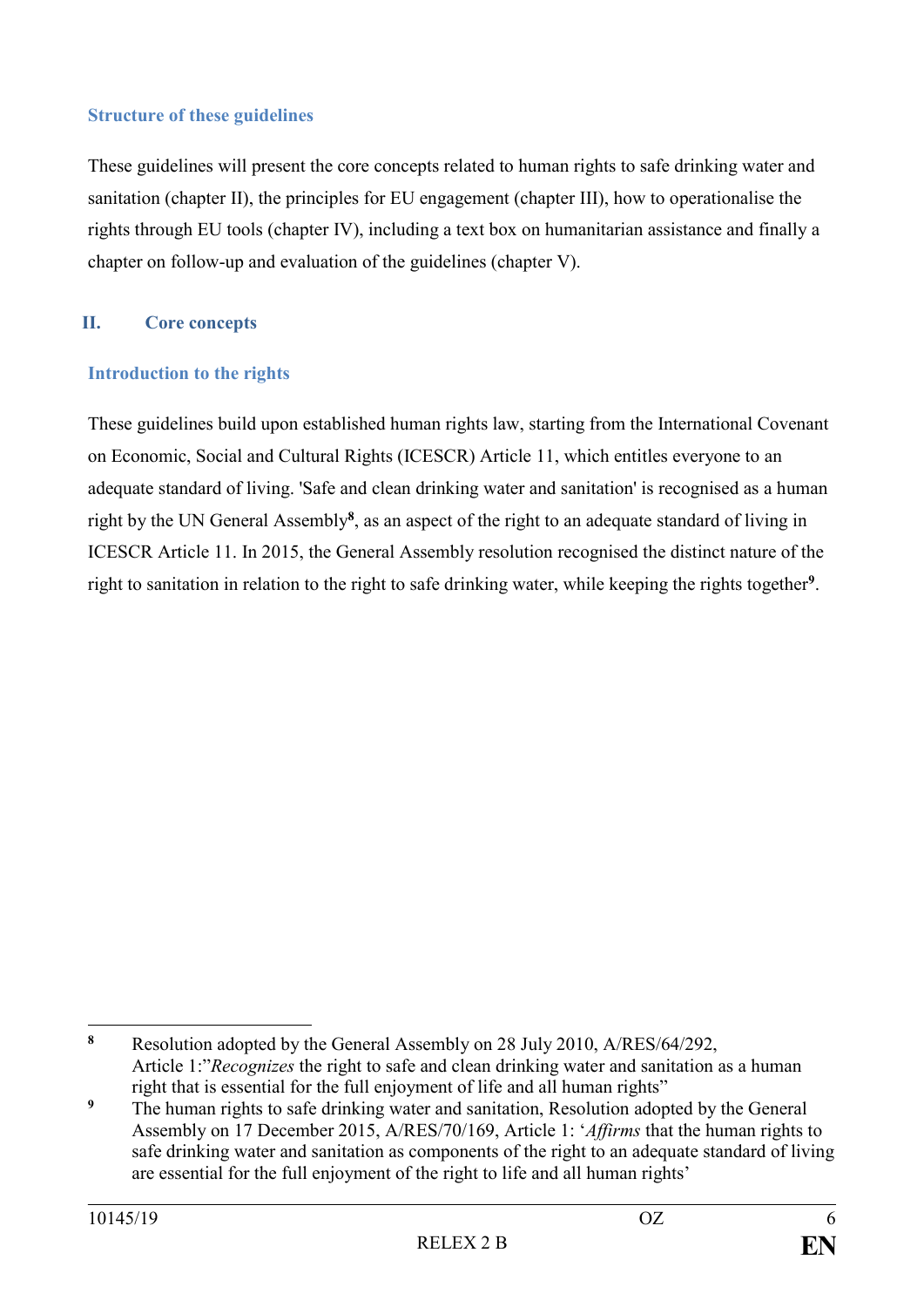The detailed content of the rights to safe drinking water and sanitation have since been elaborated in resolutions from the UN General Assembly**<sup>10</sup>** and the UN Human Rights Council**<sup>11</sup>**. General Comments and recommendations from the UN Committee on Economic, Social and Cultural Rights**<sup>12</sup>** and the Special Rapporteur on human rights to safe drinking water and sanitation**<sup>13</sup>** are key resources in providing useful input to understanding the rights. Furthermore, practical guidance on equitable access to water and sanitation has been published under the work of the Protocol on Water and Health**<sup>14</sup>** .

As all human rights, the rights to water and sanitation impose three types of obligations on States: the obligations to respect, to protect and to fulfil**<sup>15</sup>** .

The obligation to respect requires States to refrain from interfering with the enjoyment of the rights to water and sanitation, for example by denying or limiting equal access to adequate water, by unlawfully polluting water or by destroying water services and infrastructure as a punitive measure, for example during armed conflicts.

**<sup>14</sup>** No one left behind. Good Practices to ensure equitable access to water and sanitation in the pan-European region: [https://www.unece.org/fileadmin/DAM/env/water/publications/PWH\\_No\\_one\\_left\\_behind/N](https://www.unece.org/fileadmin/DAM/env/water/publications/PWH_No_one_left_behind/No_one_left_behind_E.pdf) [o\\_one\\_left\\_behind\\_E.pdf](https://www.unece.org/fileadmin/DAM/env/water/publications/PWH_No_one_left_behind/No_one_left_behind_E.pdf)

<sup>&</sup>lt;u>.</u> **<sup>10</sup>** Most recent: The human rights to safe drinking water and sanitation, Resolution adopted by the General Assembly on 19 December 2017, A/RES/72/178

**<sup>11</sup>** Most Recent: The human rights to safe drinking water and sanitation, Resolution adopted by the Human Rights Council on 27 September 2018, A/HRC/RES/39/8

**<sup>12</sup>** In particular UN Committee on Economic, Social and Cultural Rights General Comment no. 15

**<sup>13</sup>** See for example the Report of the independent expert on the issue of human rights obligations related to access to safe drinking water and sanitation, Catarina de Albuquerque, A/HRC/12/24, 1 July 2009

<sup>-</sup> The Equitable Access Score-card supporting policy processes to achieve the human rights to water and sanitation:

[http://www.unece.org/fileadmin/DAM/env/water/publications/PWH\\_equitable\\_access/13244](http://www.unece.org/fileadmin/DAM/env/water/publications/PWH_equitable_access/1324456_ECE_MP_WP_8_Web_Interactif_ENG.pdf) [56\\_ECE\\_MP\\_WP\\_8\\_Web\\_Interactif\\_ENG.pdf](http://www.unece.org/fileadmin/DAM/env/water/publications/PWH_equitable_access/1324456_ECE_MP_WP_8_Web_Interactif_ENG.pdf)

**<sup>15</sup>** UN Committee on Economic, Social and Cultural Rights General Comment no. 15, paragraphs 20-29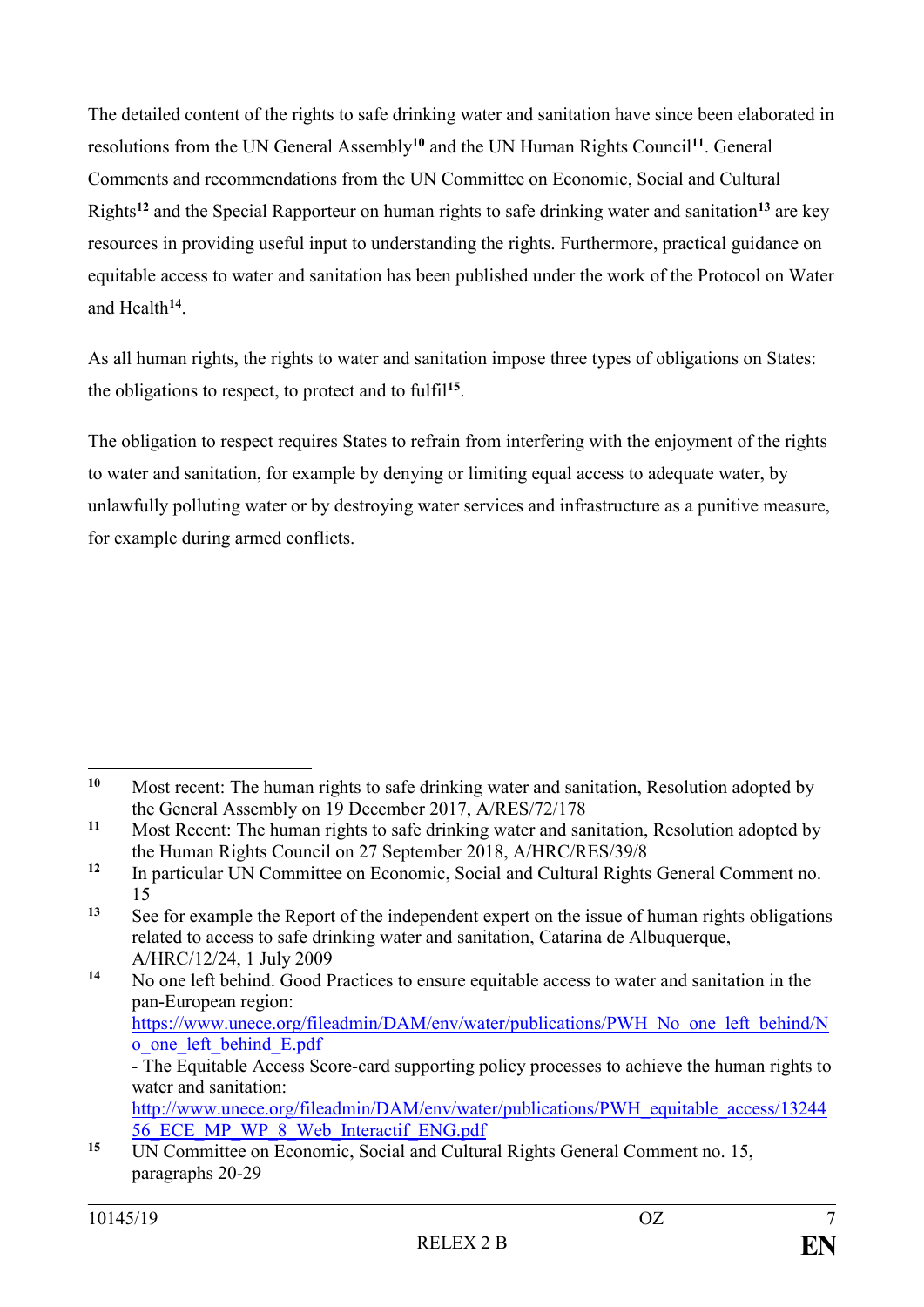The obligation to protect requires States to prevent third parties from interfering in any way with the enjoyment of the rights to water and sanitation. It includes the adoption of the necessary legislative and other measures in order to restrain third parties such as corporations from interfering with the rights to water and sanitation, especially when water services are operated or controlled by third parties.

The obligation to fulfil requires States to adopt the necessary measures directed towards the full realization of the rights to water and sanitation. It entails the obligations to facilitate, promote and provide. The obligation to facilitate requires the States to take positive measures to assist individuals and communities to enjoy the rights. The obligation to promote obliges the States to take steps to ensure that there is appropriate education concerning the hygienic use of water, protection of water sources and methods to minimize water wastage. States are also obliged to provide water when individuals are unable to realize the rights to water and sanitation through their own efforts.

In line with the EU Council Conclusions on Water Diplomacy, these guidelines use the following definitions:

- **The human right to safe drinking water** entitles everyone, without discrimination, to have equitable access to sufficient, safe, acceptable, physically accessible and affordable water for personal and domestic use.
- **The human right to sanitation** entitles everyone, without discrimination, to have physical, equitable and affordable access to sanitation, in all spheres of life, that is safe, hygienic, secure, socially and culturally acceptable and that provides privacy and ensures dignity**.**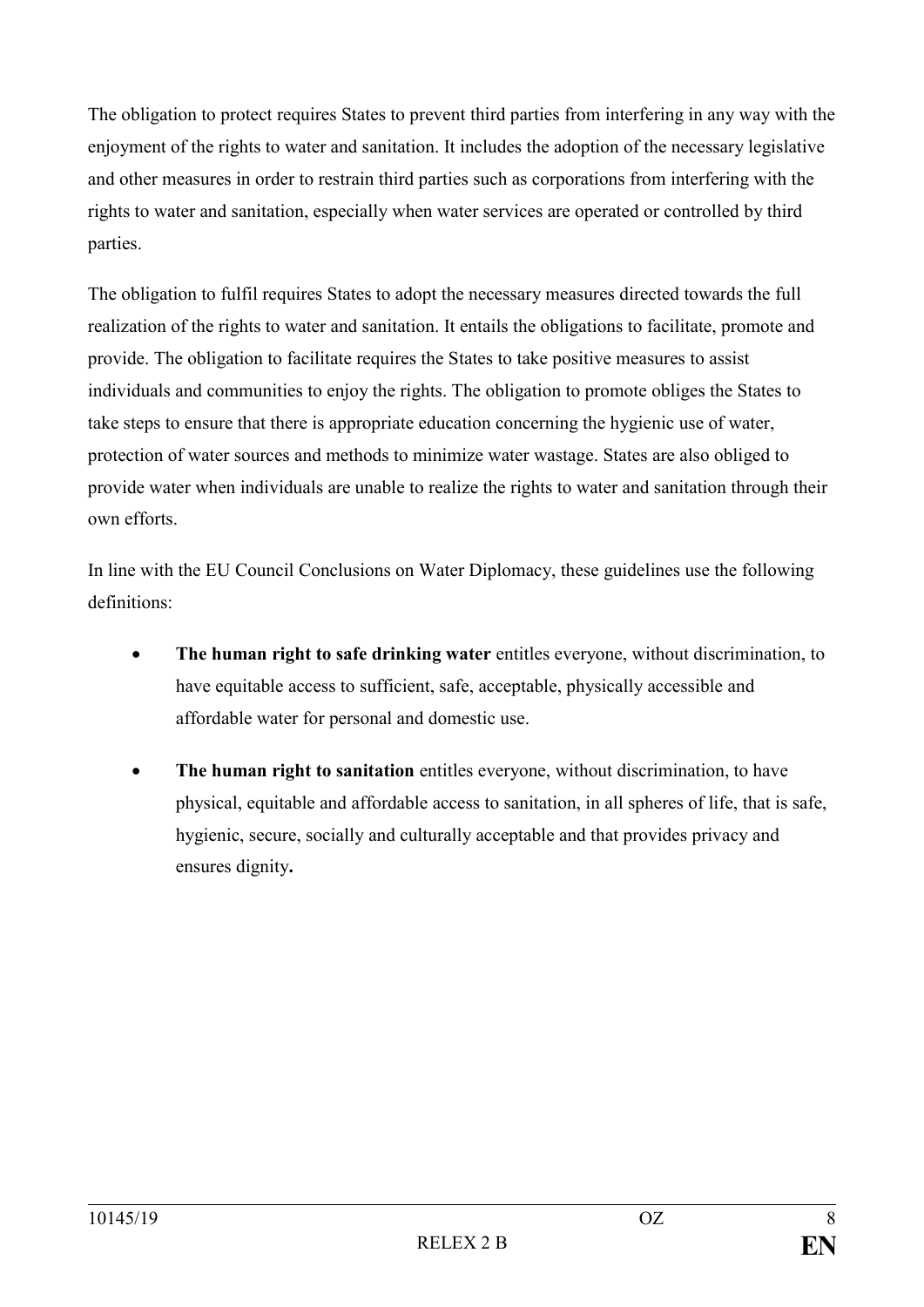Furthermore, the core elements of the rights to water and sanitation are as follows**<sup>16</sup>**:

**Availability:** Water supply for each person must be continuous and sufficient water for personal and domestic uses, including drinking water, personal sanitation, washing of clothes, food preparation, personal and household hygiene, including menstrual hygiene. Likewise, a sufficient number of sanitation facilities must be available. This principle underlines that the supply of drinking water and sanitation should be prioritized over other water uses, whenever there is a competition over water resources.

**Accessibility:** Water and sanitation services should be accessible to everyone within, or in the immediate vicinity of, households, health and educational institutions, public institutions, public places and workplaces**<sup>17</sup>** without discrimination. This includes women and girls, persons with disabilities and all persons belonging to the most vulnerable or marginalised sections of the population. Physical security must not be threatened when accessing facilities.

**Quality:** Water should be safe for direct human consumption (such as for drinking water) and other personal or domestic uses, with no threat to human health. Sanitation facilities must ensure privacy and be hygienically and technically safe to use. To ensure hygiene, including menstrual hygiene, water points should be positioned to enable use for cleansing and handwashing.

**Affordability:** While human rights laws do not require services to be provided free of charge, the price of sanitation and water services must be affordable for all. If a fee is charged, it must be such that it does not compromise the recipient's ability to pay for other essential necessities guaranteed in human rights law, such as food, housing, healthcare and education.

**Acceptability:** Services, in particular sanitation facilities, have to be culturally acceptable. This may require gender-specific facilities, constructed in a way that ensures privacy, safety and dignity.

<sup>1</sup> <sup>16</sup> These criteria are also often referred to as AAAQ-criteria or simply the 4A-criteria<br><sup>17</sup> Note that II Q Pecommendation No. 164 of 1981 sets out that in pursuance of cohe

Note that ILO Recommendation No. 164 of 1981 sets out that in pursuance of coherent national policy on occupational safety, occupational health and working environment, measures should be taken in the field of sanitary installations, washing facilities and supply of drinking water in line with Article 4 of ILO Convention No. 155 of 1981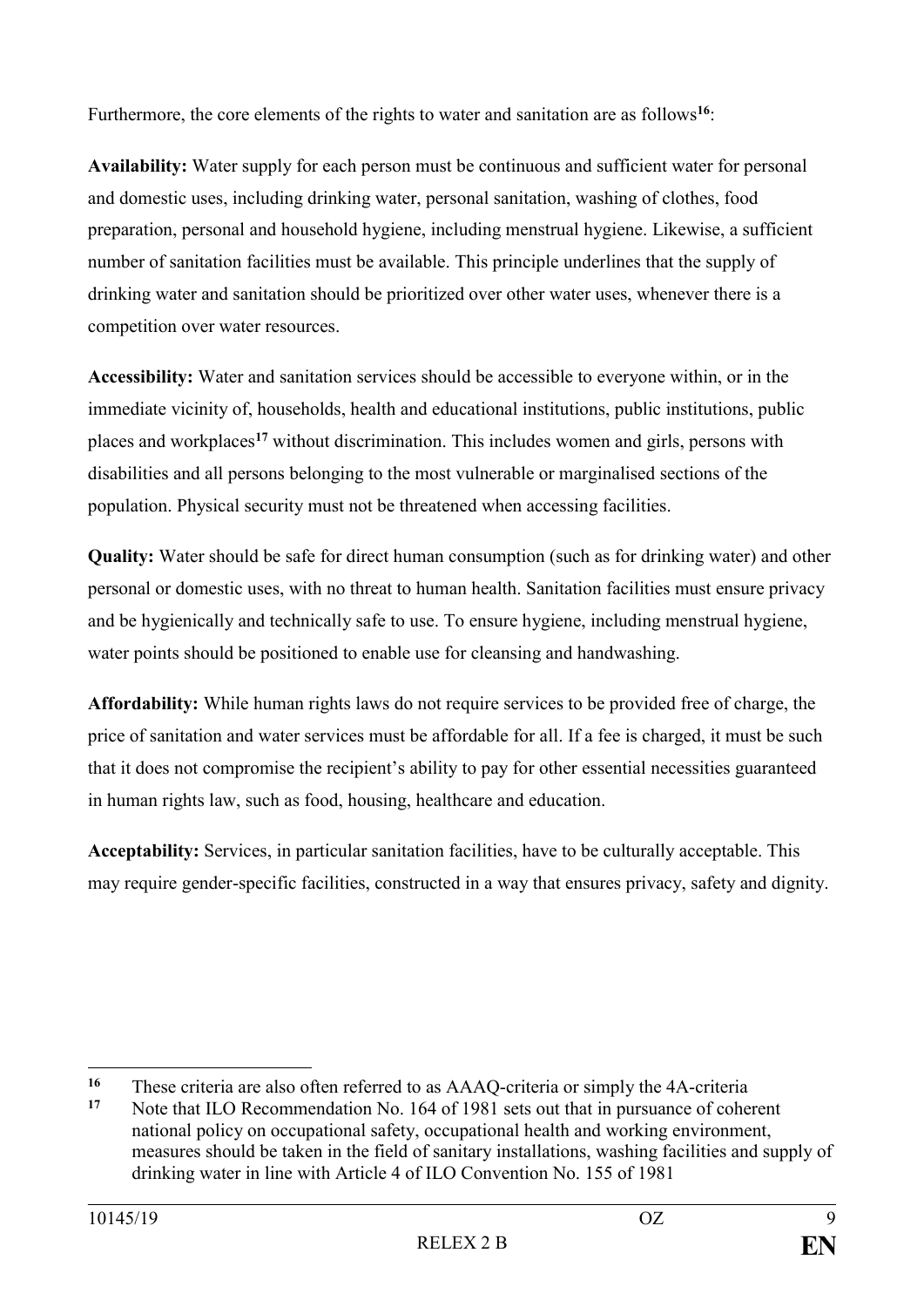The realisation of the human rights to safe drinking water and sanitation are closely linked with other human rights, including the rights to life, dignity, food, health and education. For example, lack of access to water and sanitation services, including for menstrual hygiene management in schools, can contribute to reinforced stigma associated with menstruation and negatively affect women's and girls' enjoyment of the right to education<sup>18</sup>. The EU remains committed to the promotion, protection and fulfilment of all human rights and to the full and effective implementation of the Beijing Platform for Action and the Programme of Action of the International Conference on Population and Development (ICPD) and the outcomes of their review conferences and remains committed to sexual and reproductive health and rights (SRHR), in this context. Having that in mind, the EU reaffirms its commitment to the promotion, protection and fulfilment of the right of every individual to have full control over, and decide freely and responsibly on matters related to their sexuality and sexual and reproductive health, free from discrimination, coercion and violence. The EU further stresses the need for universal access to quality and affordable comprehensive sexual and reproductive health information, education, including comprehensive sexuality education, and health-care services.

# **Human rights defenders**

The high priority given by the EU to support human rights defenders in the EU's external human rights policy and their relevance in regard to promoting the rights to safe drinking water and sanitation merits some discussion under this chapter on core concepts. The EU Guidelines on Human Rights Defenders**<sup>19</sup>** confirms that human rights defenders are natural and indispensable partners in the promotion of human rights and democratisation in their respective countries as well as in international/ global cooperation.

<sup>18</sup> 18 A/RES/72/178

**<sup>19</sup>** EU Guidelines on Human Rights Defenders (2008)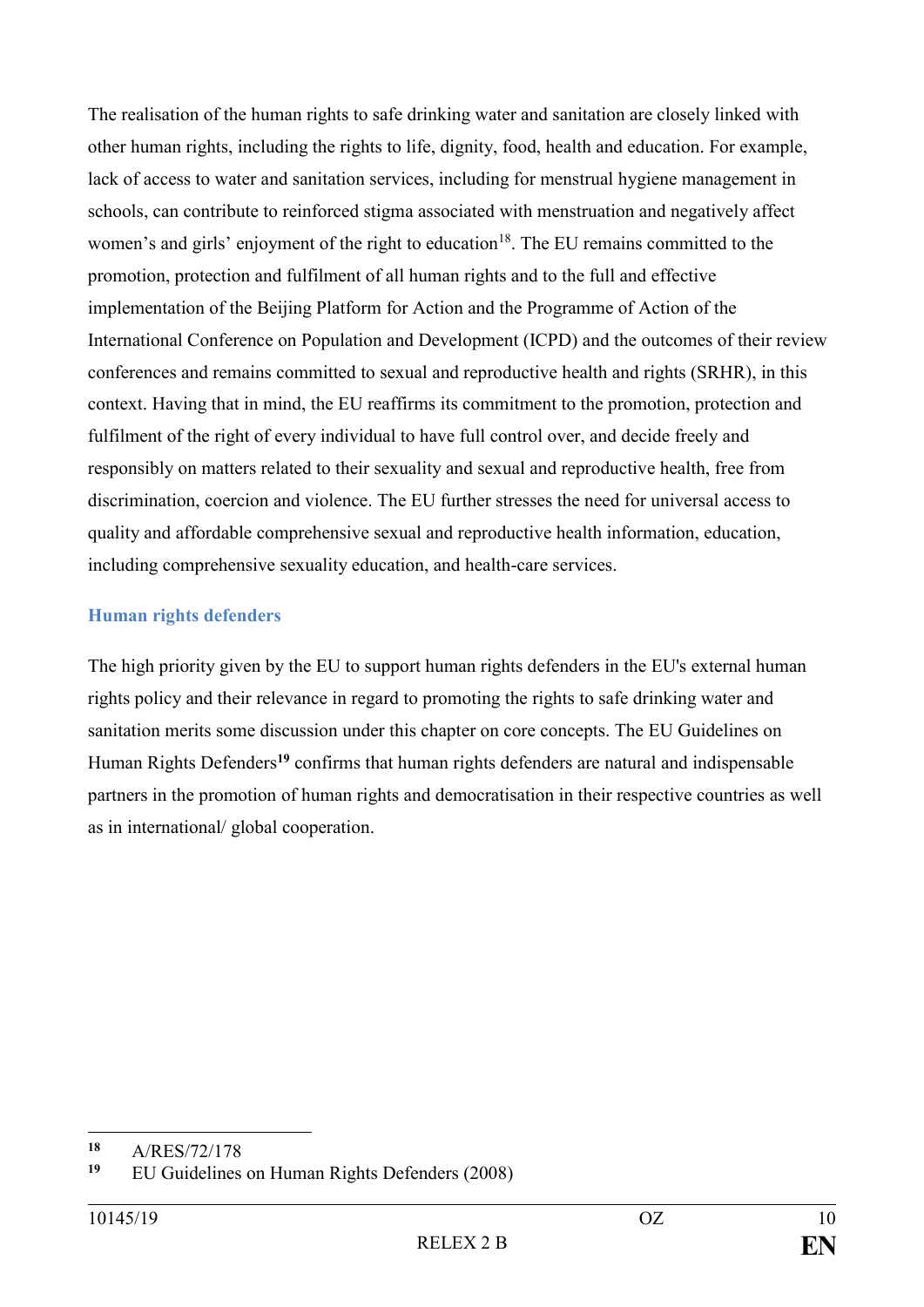Environmental human rights defenders are those that address environment protection and sustainable development. As such they are also covered by the existing Guidelines on Human Rights Defenders, but are not explicitly mentioned. Environmental human rights defenders working to promote safe drinking water and sanitation work on or can focus on any or all steps of the water and sanitation management and supply chain as well as on their related policies, including in protecting natural resources from exploitation or damage. They include persons who work on international and regional levels but also persons living in remote villages, forests or mountains, or indigenous leaders or community members who defend their traditional lands against the harms of large-scale projects such as mining and dams**<sup>20</sup>** .

#### **Sustainable development – Leave no one behind**

In the 2030 Agenda for Sustainable Development, UN Member States reaffirmed their commitments regarding the human rights to safe drinking water and sanitation**<sup>21</sup>**, and it is clear that the realisation of the human rights to water and sanitation are inseparable from the 2030 Agenda's guiding principle "Leave no one behind" and the achievement of the 17 Sustainable Development Goals (SDGs) and its 169 targets. The SDGs and their targets seek to realize the human rights of all and to achieve gender equality and the empowerment of all women and girls. They are integrated and indivisible and balance the economic, social and environmental dimensions of sustainable development.

1

**<sup>20</sup>** Report of the Special Rapporteur on the situation of human rights defenders, Michel Forst, A/71/281

**<sup>21</sup>** Transforming our world: the 2030 Agenda for Sustainable Development, resolution / adopted by the General Assembly A/RES/70/1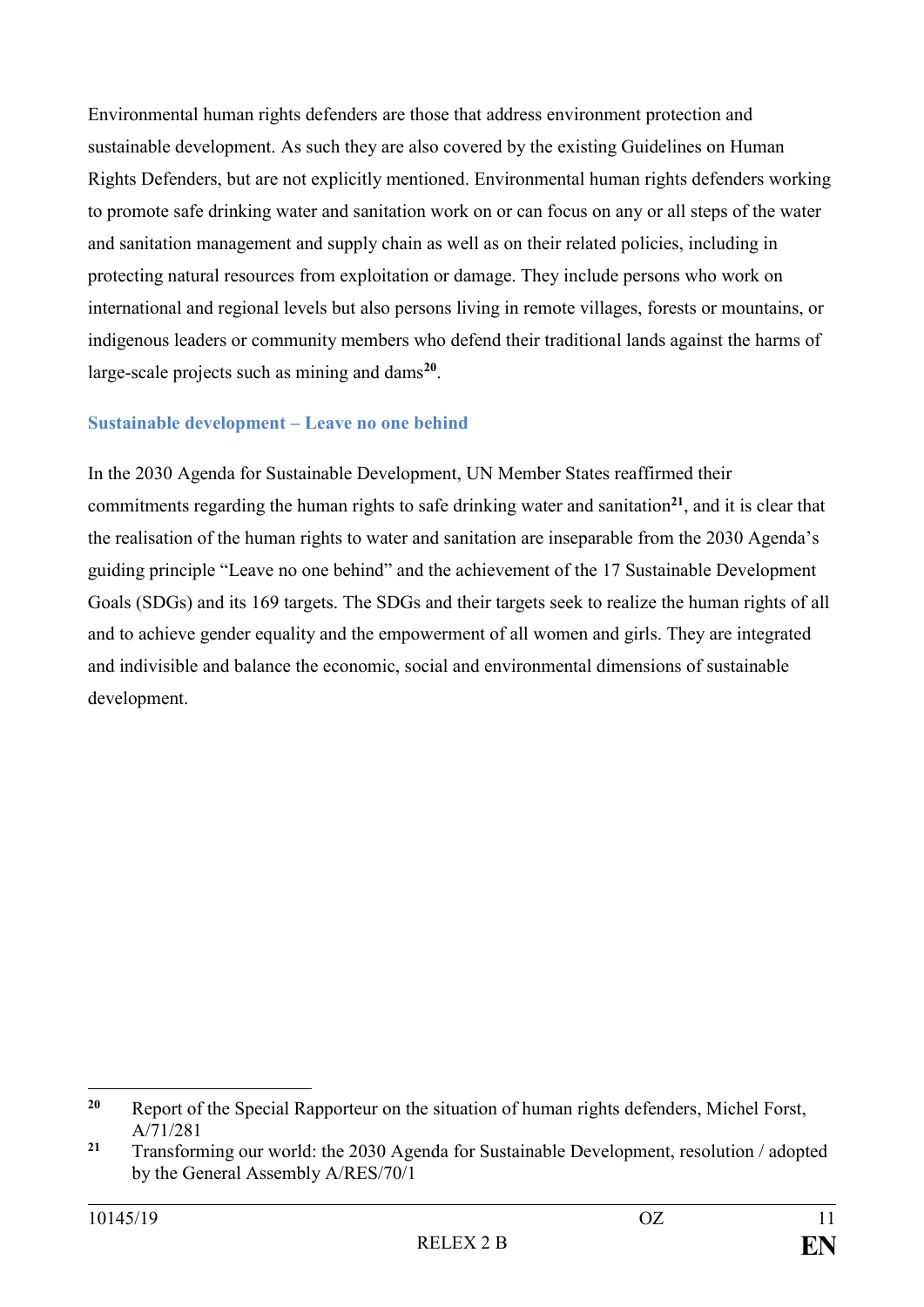Goal 6: "Ensure availability and sustainable management of water and sanitation for all", and together with its related targets and indicators focus specifically on ensuring availability and sustainable management of water and sanitation. Apart from the implicit objective of realising the human rights to safe drinking water and sanitation, its targets and indicators, like with those of other SDGs, reflect the human rights- based means for the achievement of this Goal. For instance, by placing the emphasis on support and strengthening of public participation in decision-making in target 6.b and its indicator 6.b.1 as well as by the overall attention to ensure non-discrimination.

| SDG 6 "Ensure availability and sustainable management of water and sanitation for all" |                                                                                                                                                                                                                                   |                                                                                                                                                                                                          |  |  |
|----------------------------------------------------------------------------------------|-----------------------------------------------------------------------------------------------------------------------------------------------------------------------------------------------------------------------------------|----------------------------------------------------------------------------------------------------------------------------------------------------------------------------------------------------------|--|--|
|                                                                                        | <b>Target</b>                                                                                                                                                                                                                     | Indicator                                                                                                                                                                                                |  |  |
| Water                                                                                  | Target 6.1: By 2030, achieve<br>universal and equitable access to<br>safe and affordable drinking water<br>for all.                                                                                                               | Indicator 6.1.1: Proportion of population<br>using safely managed drinking water<br>services                                                                                                             |  |  |
| <b>Sanitation</b>                                                                      | Target 6.2: By 2030, achieve access<br>to adequate and equitable sanitation<br>and hygiene for all and end open<br>defecation, paying special attention<br>to the needs of women and girls and<br>those in vulnerable situations. | Indicator 6.2.1: Proportion of population<br>using safely managed sanitation services,<br>including a hand-washing facility with<br>soap and water                                                       |  |  |
| Water<br>and<br><b>Sanitation</b>                                                      | Target 6.b: Support and strengthen<br>the participation of local<br>communities in improving water<br>and sanitation management                                                                                                   | Indicator 6.b.1: Proportion of local<br>administrative units with established and<br>operational policies and procedures for<br>participation of local communities in<br>water and sanitation management |  |  |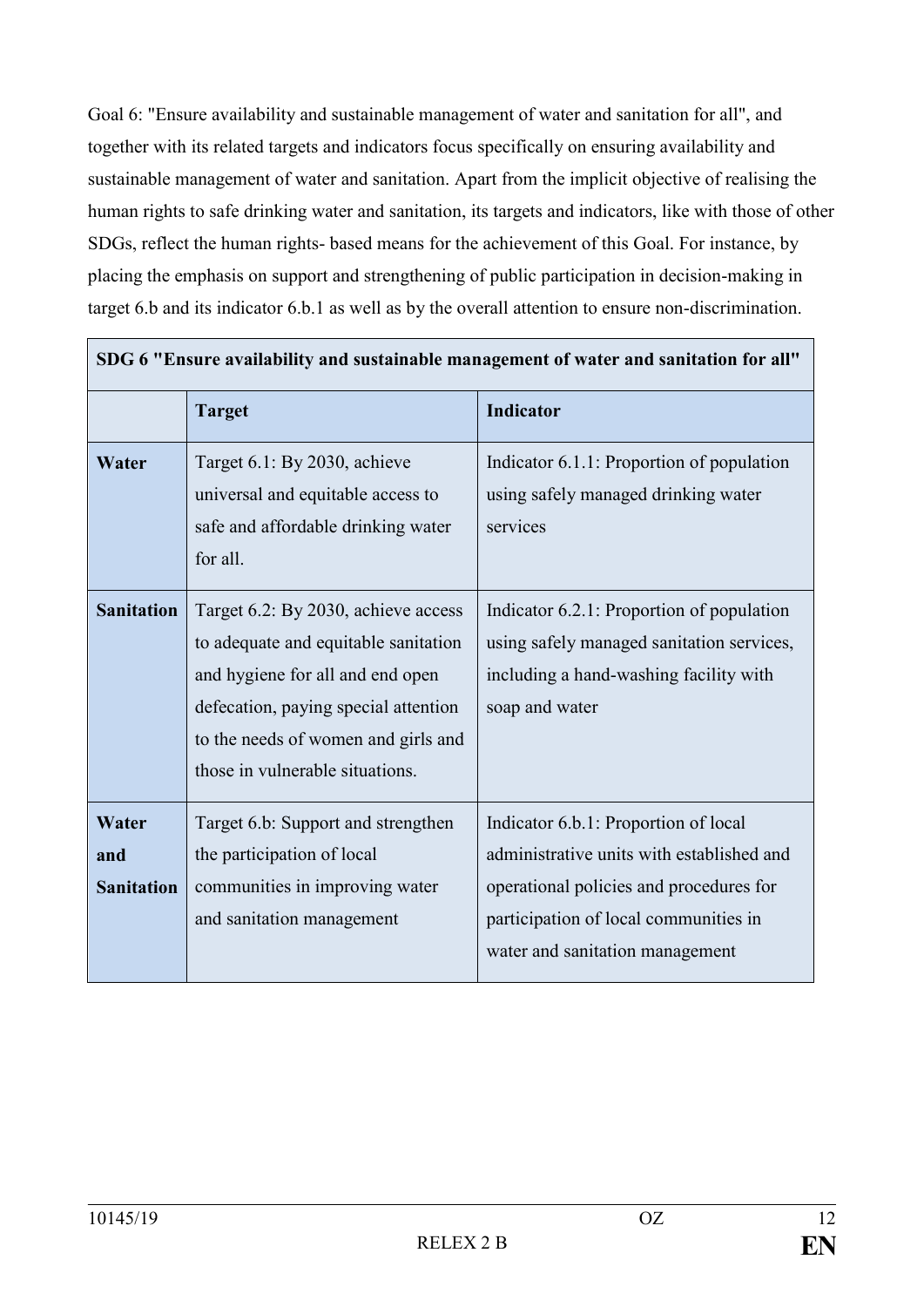While SDG 6 on safe water and sanitation is indivisible from other goals of the 2030 Agenda, there are some SDGs to which it has more direct links. These linkages also have strong gender dimensions. For example, safe drinking water and sanitation is essential for progress on several health-related targets (SDG 3), including reducing child and maternal mortality and deaths from unsafe water, unsafe sanitation and lack of hygiene-related diseases. Provision of water, sanitation and hygiene in healthcare and childbirth settings is critical for maternal and neo-natal health and survival. Reducing the time spent on water collection and improving school sanitation, including for menstrual hygiene, is also important for achieving quality and inclusive education and effective learning outcomes among girls (SDG 4). Furthermore, it also contributes to achieving gender equality and to the empowerment of all women and girls (SDG 5).

Vital is also the SDG 1 on ending poverty and target 1.4: "By 2030, ensure that all men and women, in particular the poor and the vulnerable, have equal rights to economic resources, as well as access to basic services, ownership and control over land and other forms of property, inheritance, natural resources, appropriate new technology and financial services, including microfinance" and its indicator 1.4.1 "Proportion of population living in households with access to basic services."

Significant is also SDG 12, which aims at sustainable consumption and production patterns, with targets, such as sustainable management and use of natural resources and sound management of chemicals to avoid pollution of air, water and soil, as it is crucial for the ability to attain SDG 6.

Finally, SDG 13, which aims at taking urgent action to combat climate change and its impacts, is closely linked to water. Climate change is projected to impact water resources all around the world. At the same time, effective water management is crucial for climate change resilience.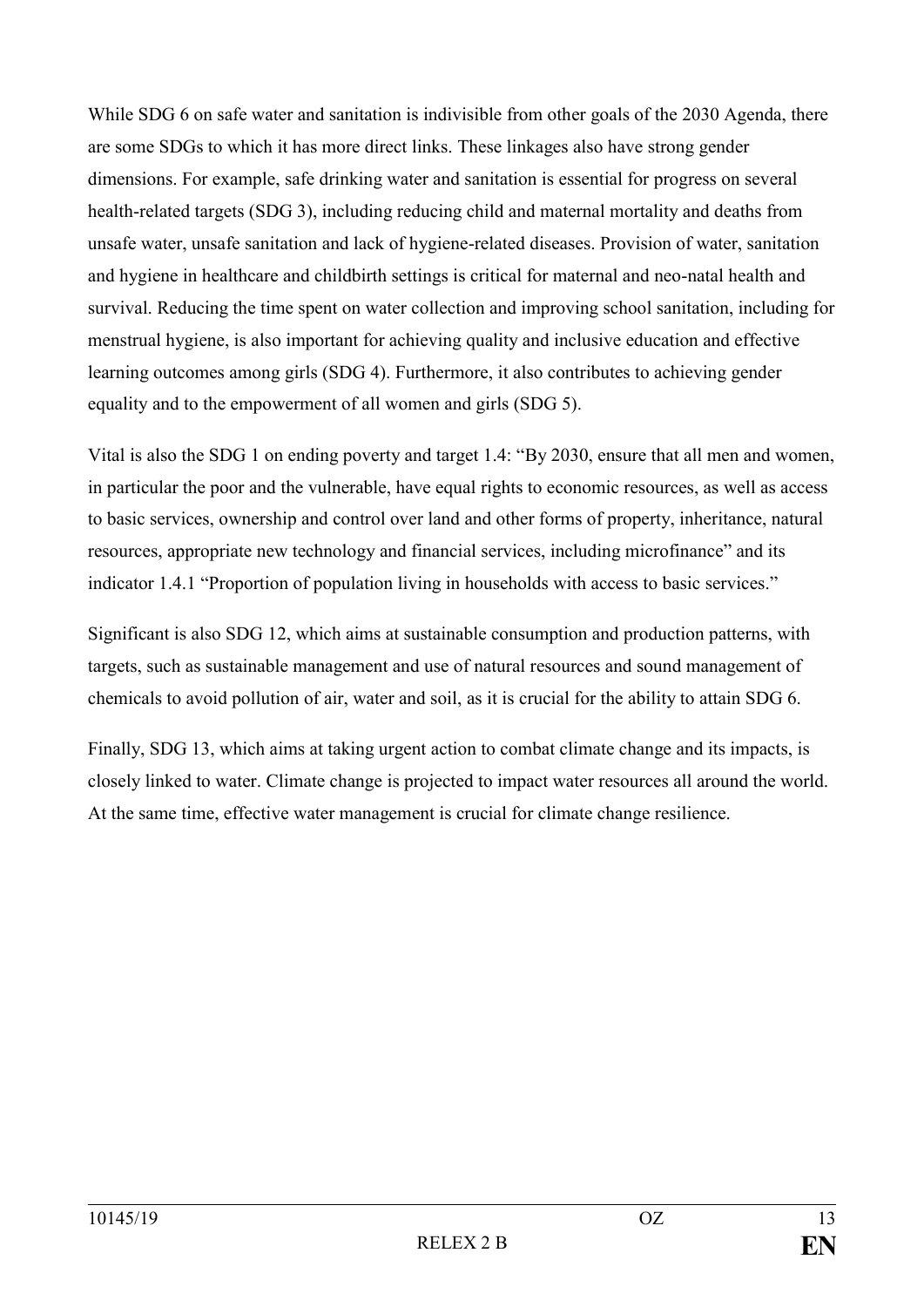In the 2018 Council Conclusions on Water Diplomacy, the EU reaffirms its strong commitment to the implementation of the UN 2030 Agenda and highlights that progress on Goal 6 (Ensure availability and sustainable management of water and sanitation for all) is essential for the achievement of other Sustainable Development Goals (SDGs). The 2018 UN Synthesis Report on Water and Sanitation<sup>22</sup> showed that SDG Goal 6 will not be achieved by 2030 at current rates of financing capacity and political commitment. In order to promote accelerated efforts towards meeting water-related goals and targets, including those of the SDGs, the United Nations General Assembly declared 2018-2028 as the International Decade for Action on Water for Sustainable Development $^{23}$ .

In the context of the commitments to the Sustainable Development Goals, many EU Member States are Parties to the Protocol on Water and Health**<sup>24</sup>**, to the 1992 Convention on the Protection and Use of Transboundary Watercourses and International Lakes serviced by the United Nations Economic Commission for Europe (UNECE) and the World Health Organization Regional Office for Europe (WHO/Europe). The Protocol aims to protect human health by better water management, reducing water related diseases, improving equitable access to water and sanitation to all in the pan-European region, thus providing a sound framework for the translation of the human rights to safe drinking water and sanitation into practice and also contributing to the aims of Water Diplomacy. It is also relevant to mention that the EU supports the UNESCO's World Water Assessment Programme (WWAP)**<sup>25</sup>** founded in 2000, which issues annual assessment reports on the status, use and management of fresh water resources.

<sup>&</sup>lt;u>.</u> **<sup>22</sup>** Sustainable Development Goal 6 - Synthesis Report on Water and Sanitation, UN Water, Geneva, 2018

[https://sustainabledevelopment.un.org/content/documents/19901SDG6\\_SR2018\\_web\\_3.pdf](https://sustainabledevelopment.un.org/content/documents/19901SDG6_SR2018_web_3.pdf) <sup>23</sup> International Decade for Action, "Water for Sustainable Development", 2018-2028: resolution

adopted by the General Assembly A/RES/71/222

**<sup>24</sup>** [http://www.euro.who.int/en/health-topics/environment-and-health/water-and](http://www.euro.who.int/en/health-topics/environment-and-health/water-and-sanitation/protocol-on-water-and-health)[sanitation/protocol-on-water-and-health](http://www.euro.who.int/en/health-topics/environment-and-health/water-and-sanitation/protocol-on-water-and-health)

**<sup>25</sup>** UNESCO's WWAP is part of the UN Water network.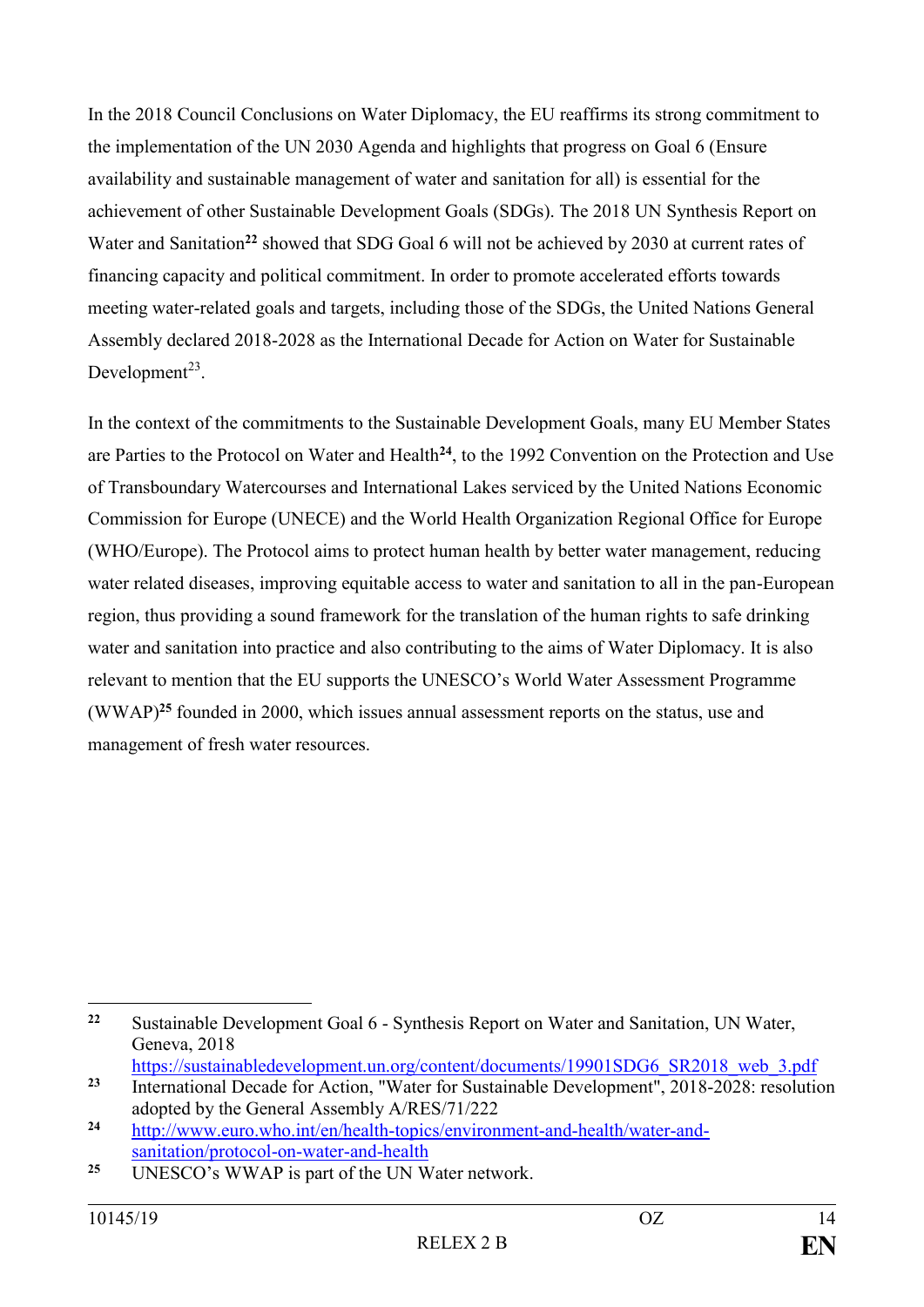The New European Consensus on development "Our World, Our Dignity, Our Future' adopted in June 2017 has the objective of strengthening policy coherence for development to achieve the SDGs, including on the right to water. Through the New European Consensus the EU and its Member States are committed to engaging in the capacity building of developing countries to implement the 2030 Agenda, including through the mobilisation and effective use of domestic public finance.

# **Data, monitoring and accountability**

With a view to helping the measurement of progress on achieving the Sustainable Development Goals and targets and to ensure that no one is left behind, the 2030 Agenda commits "to enhance capacity-building support to developing countries, including for least developed countries and small island developing States, to increase significantly the availability of high-quality, timely and reliable data disaggregated by income, gender, age, race, ethnicity, migratory status, disability, geographic location and other characteristics relevant in national contexts"**<sup>26</sup>** . In this regard, the EU remains committed to systematically using gender analysis, gender mainstreaming, sexdisaggregated data and gender-sensitive indicators in identification, planning, implementation, monitoring and evaluation processes throughout all EU external action**<sup>27</sup>** .

<sup>&</sup>lt;u>.</u> **<sup>26</sup>** Transforming our world: the 2030 Agenda for Sustainable Development, para 17.18. Note also that in the new European Consensus for Development the EU and its Member States commit (paragraph 121) to "boost the statistical capacity of developing countries, including through strengthened capacity for the production and analysis of data, to inform policy and decision-making. This data should be disaggregated where possible by income, gender, age and other factors, and provide information on marginalised, vulnerable and hard to-reach groups, inclusive governance and other issues, consistent with the EU's rights-based approach".

**<sup>27</sup>** 2018 Council Conclusions on the EU Gender Action Plan II (GAP II).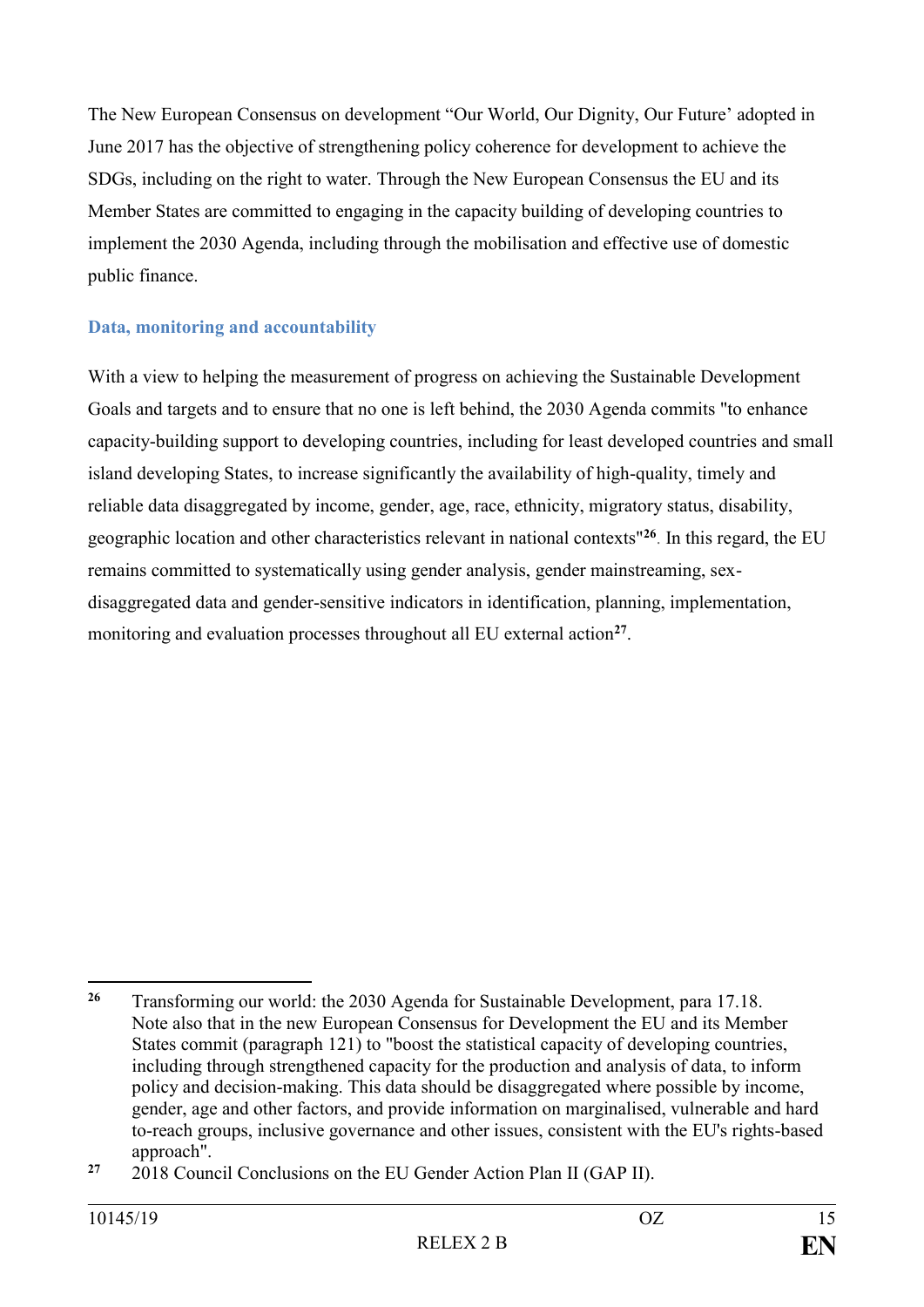# <span id="page-15-0"></span>**III. Principles for EU engagement – A human rights based approach**

Human rights are at the heart of EU's external action, which means that EU engagement should build on international human rights law and principles. In 2014, the EU adopted a toolbox "A Rights-Based Approach, encompassing all human rights, for EU development cooperation"<sup>28</sup>. The Rights-Based Approach (RBA) is a working methodology aimed at promoting and protecting human rights in practice.

The toolbox focuses on integrating human rights norms, standards and principles into project and programmes in development cooperation. While the scope of these guidelines also extends to other tools and measures beyond projects and programmes, such as policy dialogue and engagement in multilateral fora, the same principles should be applied in all activities to promote and protect the human rights to safe drinking water and sanitation. In other words promoting and protecting the human rights to safe drinking water and sanitation, like all human rights, are cross-cutting priorities.

The five working principles of the RBA are:

- applying all rights legality, universality and indivisibility of human rights
- participation and access to the decision making process
- non-discrimination and equal access
- accountability and rule of law
- transparency and access to information

In addition to these five principles, the principle of *sustainabilit*y has particular relevance for the human rights to safe drinking water and sanitation.

This chapter will outline how these fundamental principles apply to safe drinking water and sanitation.

 $28$ **<sup>28</sup>** A Rights-Based Approach to EU Development Cooperation- encompassing all human rights is further discussed in chapter IV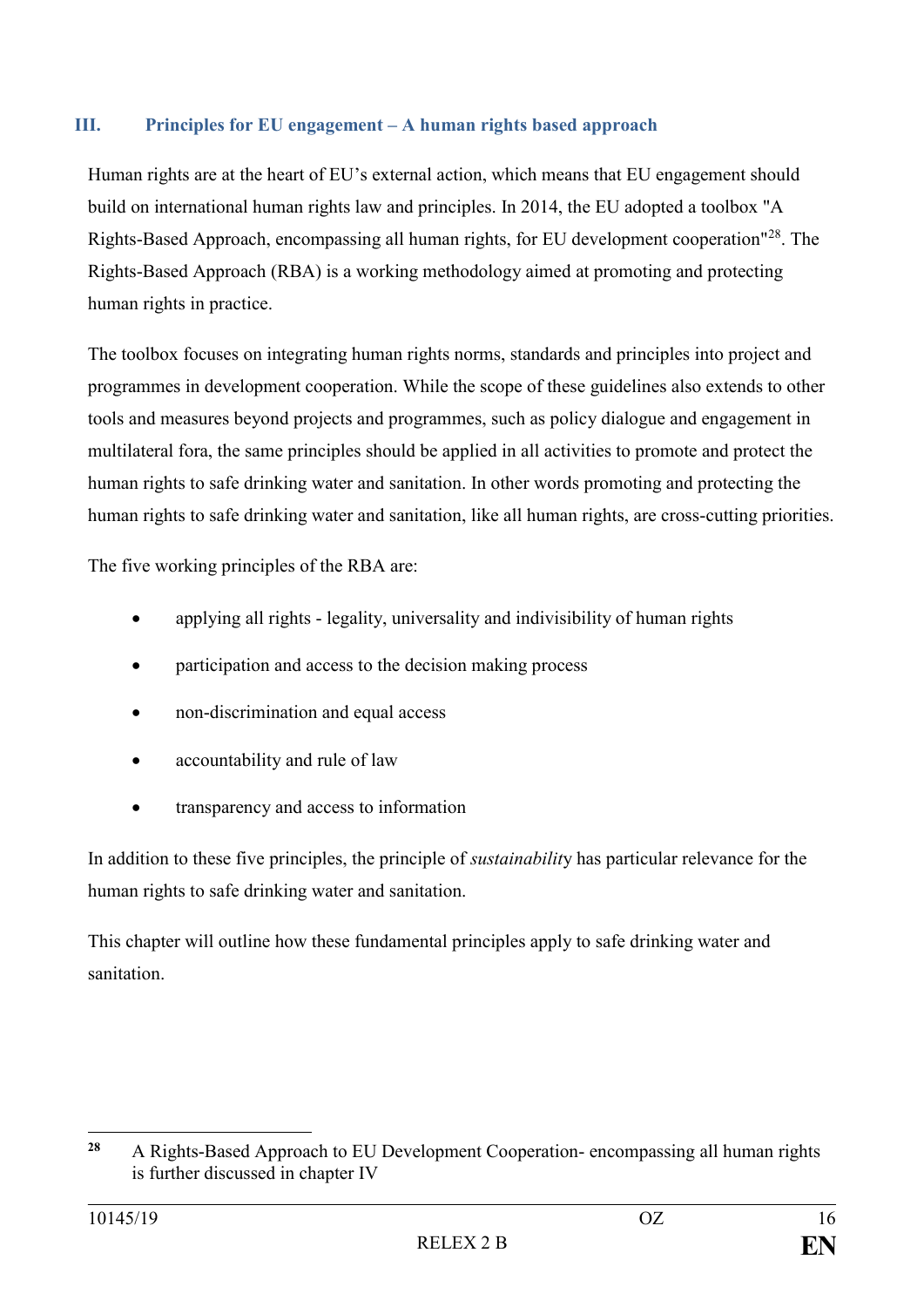# **Applying all rights - legality, universality and indivisibility of human rights**

EU action in the field of water and sanitation should build upon legally binding international human rights law, bearing in mind that all human rights are universal, indivisible and interlinked. The human rights to safe drinking water and sanitation are components of the right to an adequate standard of living embedded in article 11 of the International Covenant on Economic, Social and Cultural Rights. The content of the rights to water and sanitation is introduced above in chapter II.

Further detailed commentary about the rights is available in resolutions by the UN General Assembly and the Human Rights Council, as well as General Comments by the UN Committee on Economic, Social and Cultural Rights and reports by the Special Rapporteur on the human rights to safe drinking water and sanitation. Human rights conventions are 'living instruments' and the interpretation of the rights may evolve over time.

### **Participation and access to the decision-making process**

EU promotes participation of all stakeholders in a spirit of balanced partnership, both in relation to civil society and the EU, and civil society and the partner country. The EU and its Member States promote civil society space and seek to build the capacity of CSOs and human rights defenders to strengthen their voice in the decision- making process on water and sanitation-related issues.

Participation by representatives of all concerned including women and girls, persons with disabilities, those affected by caste-based discrimination, persons belonging to minorities, and, indigenous peoples is key to ensuring that water and sanitation solutions answer the actual needs of communities.**<sup>29</sup>** Women and girls and persons belonging to marginalised groups are often excluded from decision-making related to water and sanitation, which is an additional barrier undermining their access to and control over safe drinking water and sanitation.**<sup>30</sup>** To be able to participate, concerned individuals and communities must also be informed and have access to information about water and sanitation policies. (See more under 'transparency and access to information' below.)

 $29$ <sup>29</sup> A/HRC/12/24

Fact Sheet No. 35, The Right to Water, Geneva 2018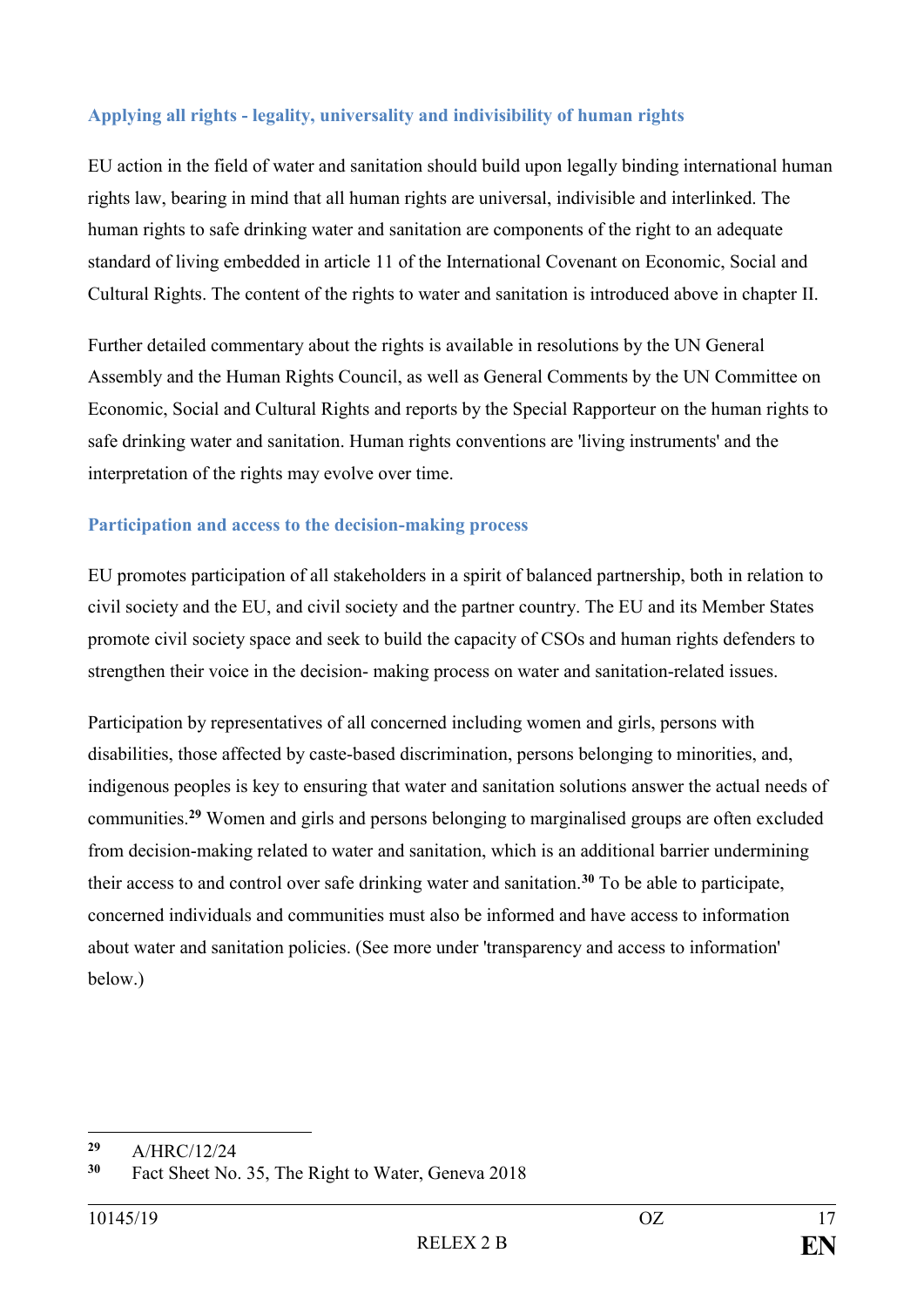#### **Non-discrimination and equal access**

EU interventions in the field of water and sanitation should have an inclusive approach and emphasise the principle of non-discrimination. Special priority could be given to persons in vulnerable situations including but not limited to children, women, older persons, persons with disabilities, and persons who are most vulnerable to poverty and human rights violations. These include, inter alia, persons belonging to minorities, and indigenous peoples, persons in displacement such as internally displaced persons (IDPs), migrants and refugees. Water and sanitation facilities and services must be accessible to all without discrimination on any grounds.

Gender equality is mainstreamed in all EU interventions, and in realising the human rights to safe drinking water and sanitation, particular attention must be given to the needs of women and girls. In some places, women and girls face the risk of being physically threatened or assaulted, including subjected to sexual violence, when collecting household water and when accessing sanitation facilities outside of their home or practising open defecation. In many cases girls are not able to go to school because of the time spent in collecting water, or because the school does not have adequate water and sanitation services.**<sup>31</sup>**

EU interventions in the field of water and sanitation needs to acknowledge the contributions of women and girls and account for the opportunity costs, including in employment opportunities and economic empowerment, associated with the time women and girls spend on water collection, treatment and disposal as well as in caring for family. Therefore, it is important that EU interventions are based on a robust understanding of gender-specific needs and of the barriers that women and girls face when striving to realise their rights to safe water and sanitation, including for menstrual hygiene management which is important for avoiding reinforcing the stigma associated with menstruation

<sup>1</sup> **<sup>31</sup>** RES A/72 /178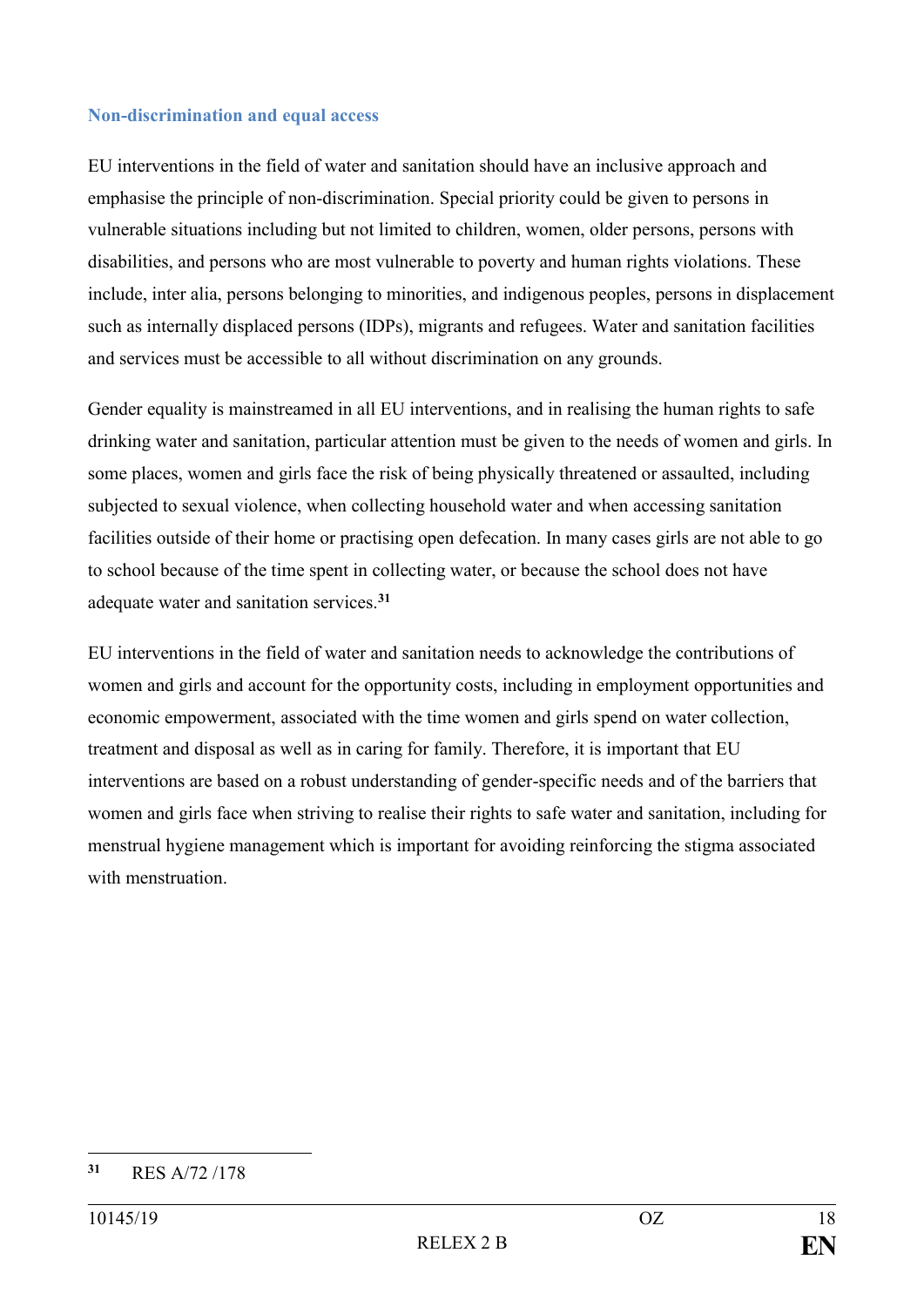Furthermore, particular attention should be paid to individuals facing difficulties with physical access to water and sanitation, such as older persons, persons with disabilities, victims of natural disasters, persons living in disaster-prone areas, refugees, asylum-seekers, migrants, internally displaced persons and returnees.**<sup>32</sup>** In this regard the 2019 UN World Water Development Report entitled "Leaving no one behind" provides an extensive overview and status of the challenges of achieving the realisation of the human rights to water and sanitation in particular for women and girls and other persons and groups in marginalised situations.

### **Accountability and rule of law**

EU action should promote accountability to ensure that those who have been denied their rights to safe drinking water or sanitation have access to effective judicial or other appropriate remedies. It is essential that accessible, transparent, and effective mechanisms of accountability, such as in the form of grievance mechanisms, exist both at central and local levels of government.

There should also be established monitoring and other mechanisms for supervising the different actors responsible for ensuring access to water and sanitation services. In this regard the availability of disaggregated data and gender-sensitive indicators are indispensable for monitoring progress on human rights to safe drinking water and sanitation, as well as for achieving SDG 6 and related SDGs (See also chapter II under the Sustainable Development Goals).

### **Transparency and access to information**

Everyone should have access to the relevant information regarding decision-making processes that may affect the exercise of the rights to water and sanitation, including EU interventions in this field, for example in the form of development projects or programmes. Furthermore, transparency in the decision-making processes is paramount for ensuring the application of the other principles – without transparency it is not possible to achieve accountability and participation will not be meaningful.

<sup>1</sup> **<sup>32</sup>** General Comment no 15 of the Committee on Economic, Social and Cultural Rights.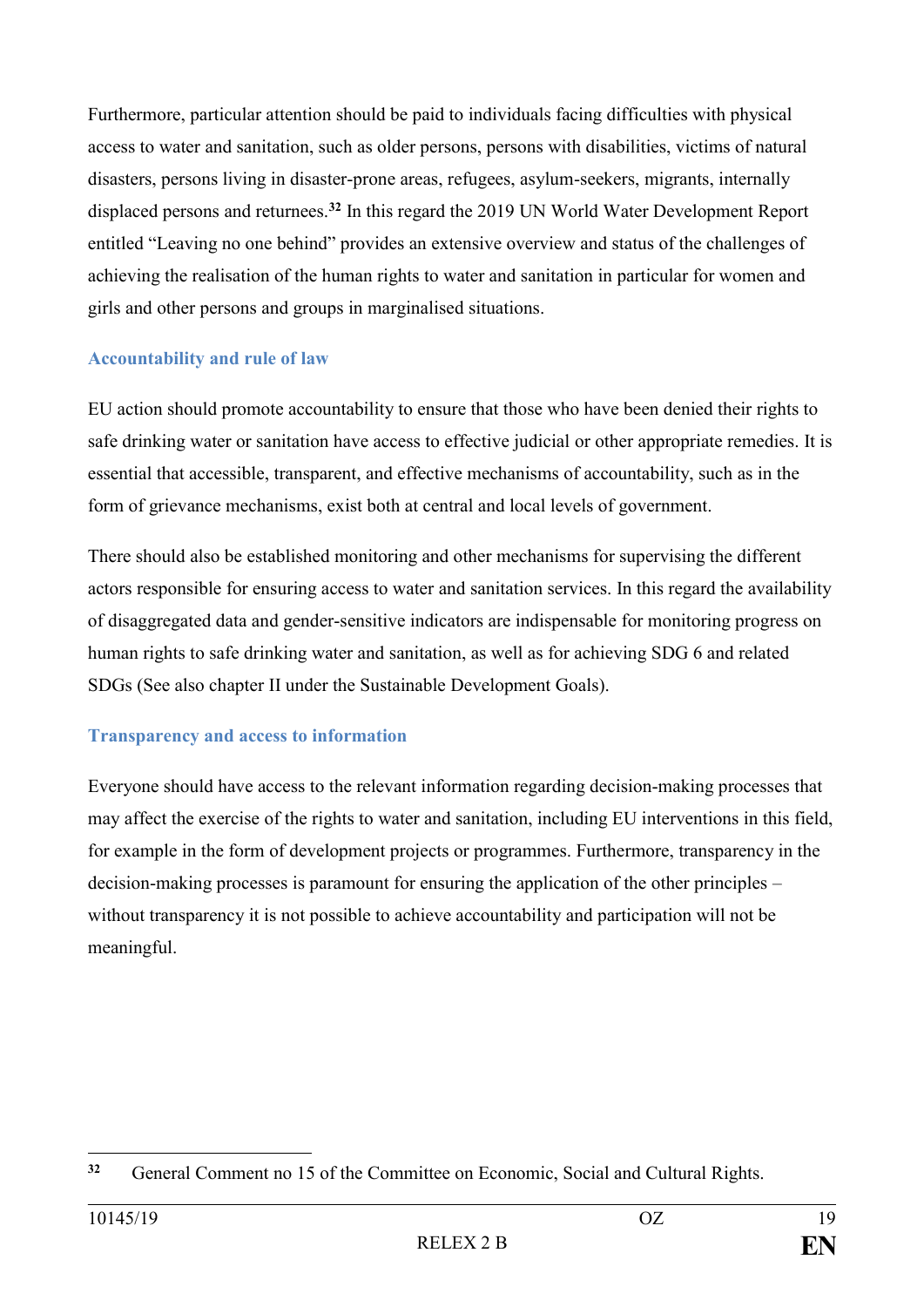#### **Sustainability**

EU interventions should be sustainable in the sense that services must be available for present and for future generations, and the provision of services today should not compromise the ability of future generations to realise their human rights to safe drinking water and sanitation. Furthermore, water and sanitation must be provided in a way that respects the environment and in this perspective, EU interventions should be conscious of the vulnerability of the water sector to climate change and of its potential in terms of human resilience.

Furthermore, ensuring sustainable outcomes based on the balancing of the economic, social and environmental dimensions of Sustainable development, calls for long-term engagement in working for the universal enjoyment of the human rights to safe drinking water and sanitation. In this regard, the national 2030 Agenda implementation strategies can play an important role.

#### <span id="page-19-0"></span>**IV. Operational guidelines**

This chapter explores ways and means to work effectively towards the promotion and protection of the rights to safe drinking water and sanitation in partner countries and the steps that the EU can take, using all the available external action tools and instruments to their greatest advantage, building on the human rights norms, standards and principles described above.

The EU tools and instruments discussed in this chapter are:

- bilateral dialogue
- programs and projects in development cooperation
- work in multilateral fora and with international organisations
- trade
- UN Guiding Principles on Business and Human Rights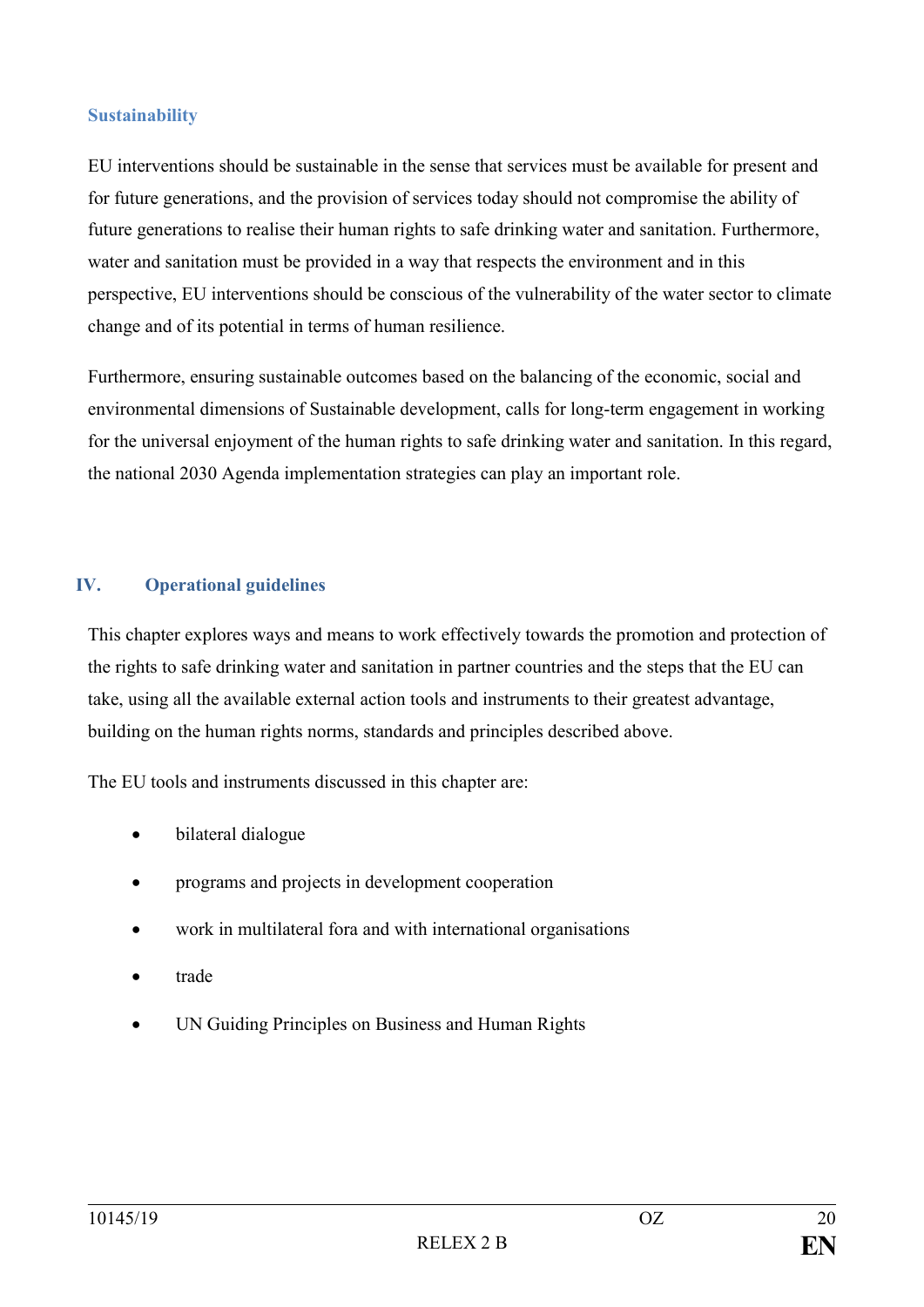- Human Rights and Democracy Country Strategies
- public diplomacy and communication
- support to individual human rights defenders

# **Bilateral dialogue**

Political dialogues offer an opportunity to discuss bilateral, regional and international issues of mutual concern with partner countries in a formal setting and on a regular basis. Sectoral dialogues address cooperation in sectors of common interest. In addition, dedicated human rights dialogues enable the EU to share its concerns on human rights violations with partner countries, to gather information and to seek to improve the human rights situation in the partner country concerned.

Political dialogues can relate to various issues of common concern, including peace, security and stability. In many places of the world, water is at the heart of major political and stability issues. EU water diplomacy must aim at the prevention, containment and resolution of conflicts, contributing to the equitable, sustainable and integrated management of water resources. In this context, the human rights to safe drinking water and sanitation are key elements of EU diplomatic engagement.

Sectoral dialogues can be linked to the use of water resources (e.g. in industry, energy or agriculture) or to other issues (e.g. economic development) to which access to water is an important prerequisite and the human rights to safe drinking water and sanitation are a central element.

Human rights dialogues are the foremost opportunities to raise issues related to the rights to safe drinking water and sanitation, as well as the situation for civil society and human rights defenders working on water and sanitation issues. Before and after human rights dialogues, consultations and debriefings should be organised with civil society.**<sup>33</sup>**

<sup>&</sup>lt;u>.</u> **<sup>33</sup>** Such consultations can be funded under the European Instrument for Democracy and Human Rights (EIDHR) for 2018 to 2020 (Action: Supporting Human Rights Dialogues and their follow-up).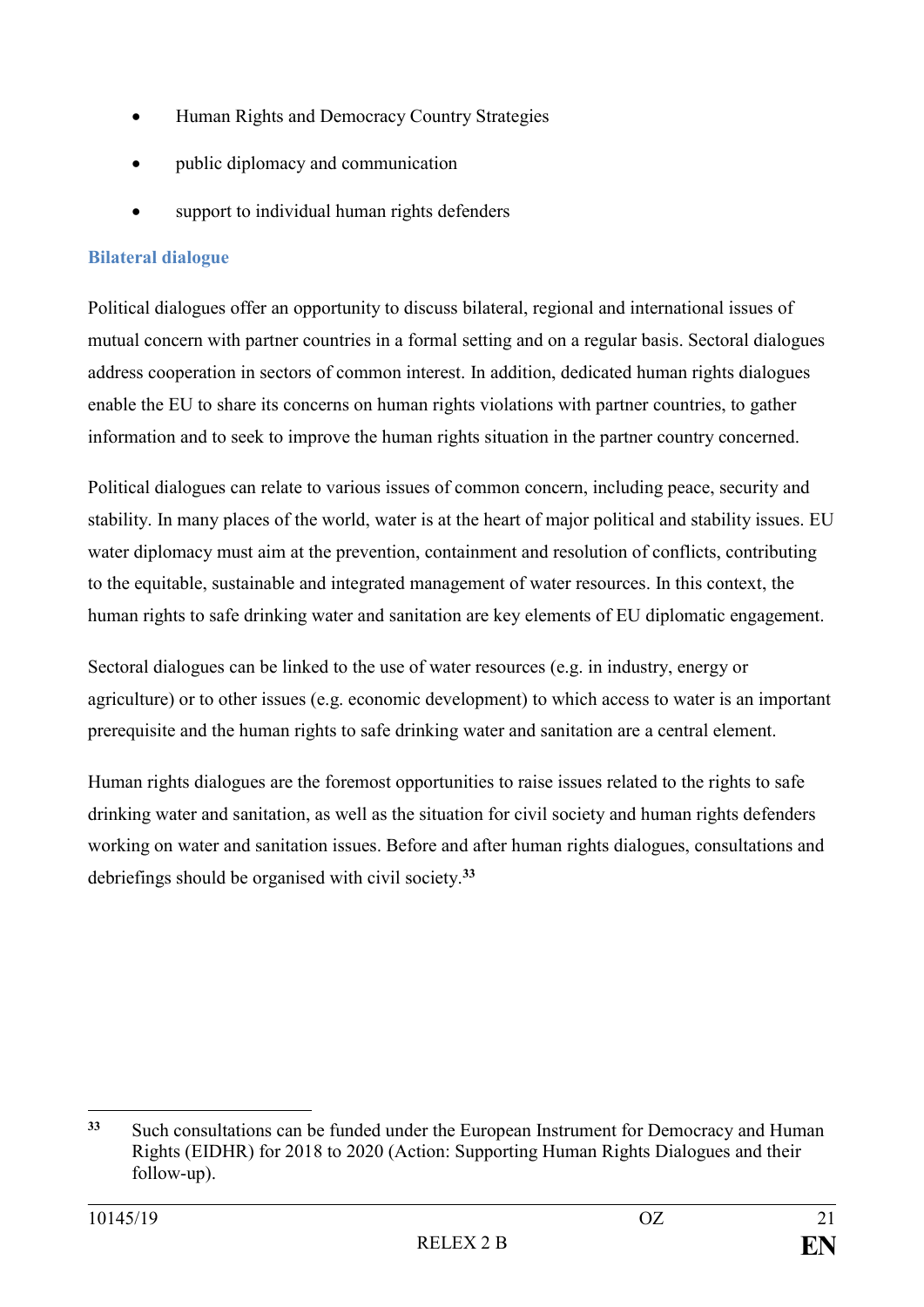Concerning national legislation and policies, the EU can use the political dialogues to discuss national legislation and policy in the field of water and sanitation. To maintain the symmetrical relation in the dialogues, the EU must be equipped with knowledge on relevant EU level legislation and policies. The dialogues with partner countries could include encouragement to:

- accede, ratify and adhere to and/or implement and enforce the relevant international or regional human rights instruments and norms and review national legislation and related administrative guidance to ensure its compatibility with relevant international norms and principles;
- assess the situation of equitable access to water and sanitation services, particularly focusing on the most prevalent challenges faced (geographical disparities, affordability concerns and specific barriers faced by vulnerable and marginalized groups in access to water and sanitation) in order to identify priorities and develop tailored action plans to ensure equitable access**<sup>34</sup>**;
- exchange on best practices and the development of measures to ensure adequate oversight of state-driven efforts to realise the rights to water and sanitation and to oversee the activities of other actors, such as the private sector, which may have an impact on the realisation of the rights and strengthen institutions at national level, including National Human Rights institutions and their role;

<sup>&</sup>lt;u>.</u> **<sup>34</sup>** For guidance see also "The Equitable Access Score-card: Supporting Policy Processes to Achieve the Human Right to Water and Sanitation" of the UNECE: <http://www.unece.org/index.php?id=34032>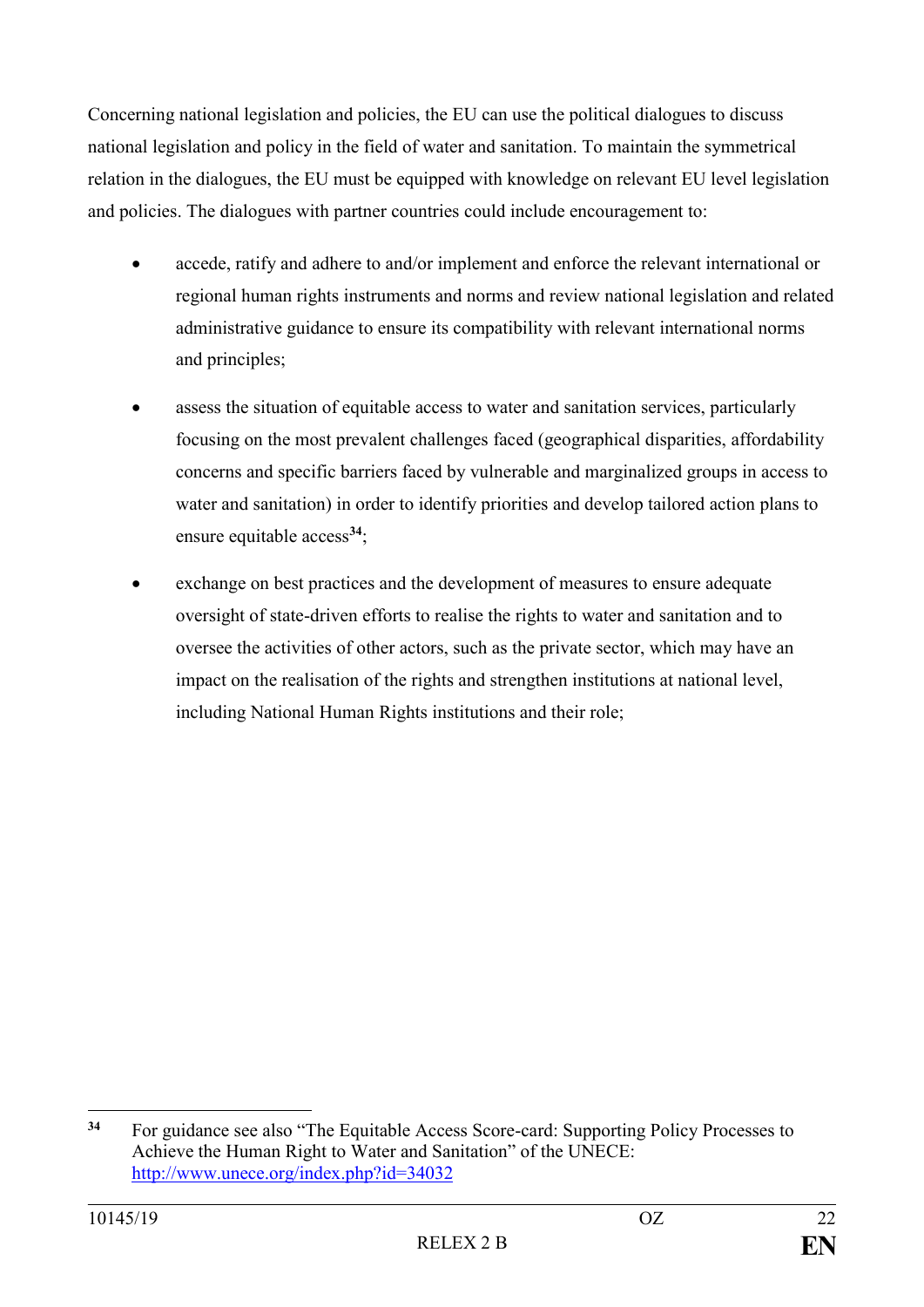- improve the situation for human rights defenders and civil society working to promote and protect the rights to water and sanitation, and encourage the partner country to work closely with civil society organisations and local communities; including human rights NGOs, faith-based groups, academic institutions and professional associations, trade unions, business associations and environmental organisations when developing water and irrigation policies, laws and regulations at national and local levels;
- develop gender-sensitive and rights-based national strategies on water and sanitation where local civil society, including indigenous peoples<sup>35</sup> and local communities, relevant UN agencies and other relevant multilateral actors are consulted in the design and implementation of such strategies and/or action plans. Political dialogues can also include discussions on national plans for the implementation of the SDGs, including SDG 6 as well as national arrangements for SDG monitoring and reporting.

### **Programs and projects in development cooperation**

The EU uses its bilateral and multilateral cooperation to promote and protect the rights to water and sanitation through the complementary use of the EU's financial instruments, in collaboration with national authorities, the UN, civil society and other partners. In the 2018 Council Conclusions on Water Diplomacy, the Council

*(…) encourages the High Representative, the Commission and Member States to give the necessary consideration to the importance of water and sanitation in the programming of future financial and technical cooperation with partner countries, including under the next Multiannual Financial Framework, and encouraging private sector investment and partnerships in water infrastructure and capacity-building, in order to fill the investment gaps which cannot be covered by public finance alone.*

1

**<sup>35</sup>** Reference should be made to the EU Council Conclusions on Indigenous Peoples of 17 May 2017 which state that 'the Council underscores the crucial importance of further enhancing dialogue and consultation with indigenous peoples at all levels of EU-cooperation, including in EU funded programmes and projects under all aid modalities to secure their full participation and their free, prior and informed consent in a meaningful and systematic way'.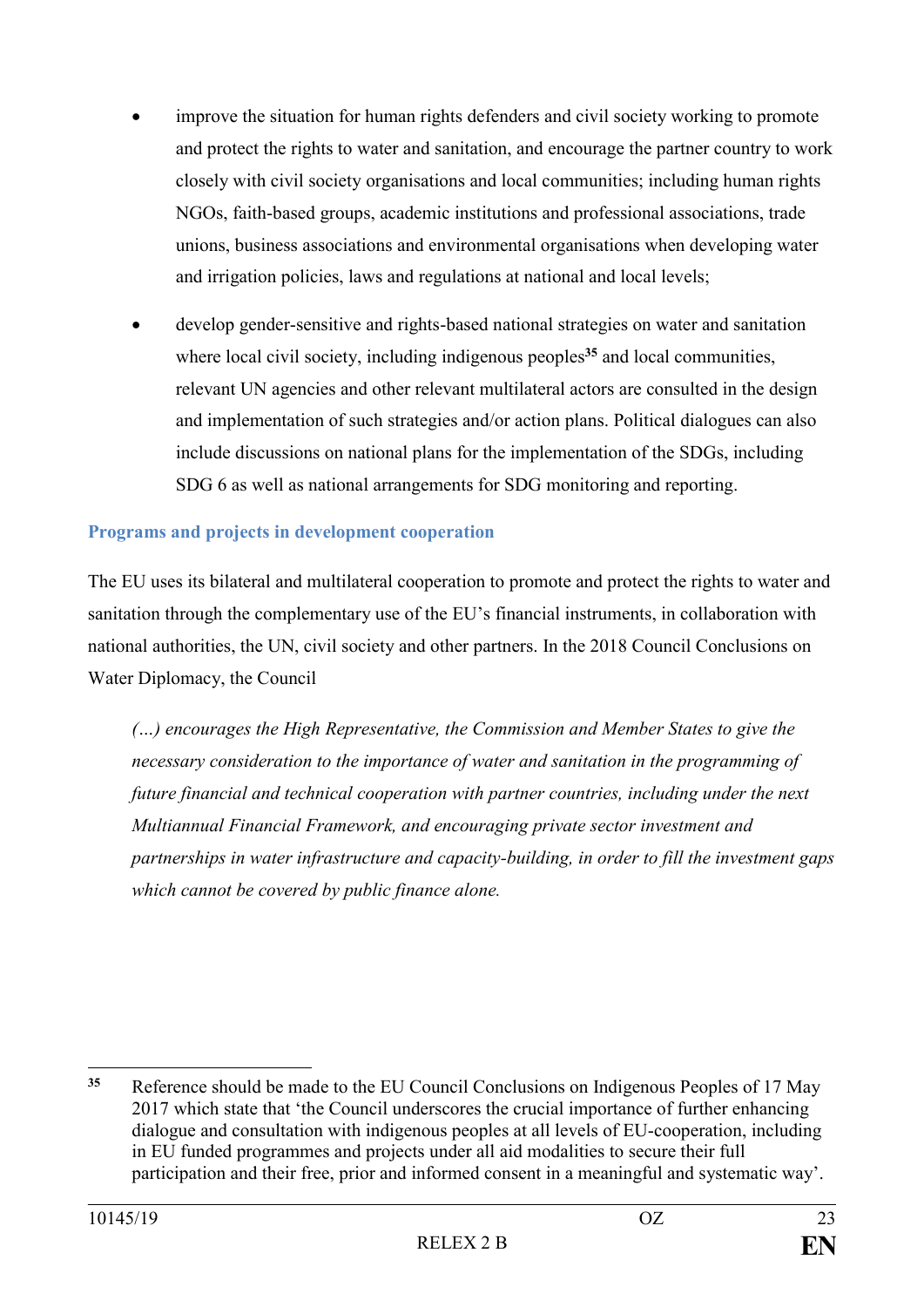The EU and its Member States also have a firm political commitment to integrate human rights principles into all EU operational activities for development, confirmed by the new European Consensus on Development. The Rights-Based Approach to EU development cooperation as described in chapter III integrates the norms, standards and principles of international human rights law into the plans, policies and processes of development programmes and projects and applies to all sectors, all modalities, and each step of the project cycle – identification, formulation, implementation, monitoring and evaluation.

The implementation of the RBA is guided by two objectives 1) do no harm and 2) do maximum good:

- **Do no harm:** a development project in a recipient country could have unintended negative impact in terms of human rights, for example disadvantaging certain groups. Other risks are unaffordable water services, toxic waste and pollution, evictions and displacements.**<sup>36</sup>** Programmes and projects must safeguard the rights of affected individuals and communities. For example grievance mechanisms could be established in the context of programmes and projects in order to give those whose rights have been or are being affected negatively the opportunity to bring forward complaints**<sup>37</sup>**. In case of harm, necessary remedy measures must be in place.
- **Do maximum good:** development cooperation should have a positive impact in terms of human rights, such as strengthening capacity to implement development strategies, fostering participation, tackling corruption, etc. The essential elements of the rights as defined by the UN Committee on Economic, Social and Cultural Rights in its General Comment No. 15 can provide useful contributions to water and sanitation projects and programmes.

<sup>1</sup> **<sup>36</sup>** See for example: UN Basic Principles and Guidelines on Development-based Displacement and Evictions; the IFC Performance Standard No. 5 & Guidance Note No. 5; as well as IFC Performance Standard 2012 No. 7 & Guidance Note 7 for reference to the principle of free, prior and informed consent in development cooperation measures that affect the rights of indigenous peoples.

<sup>&</sup>lt;sup>37</sup> See also the reference to grievance mechanisms in chapter III under Accountability and Rule of Law.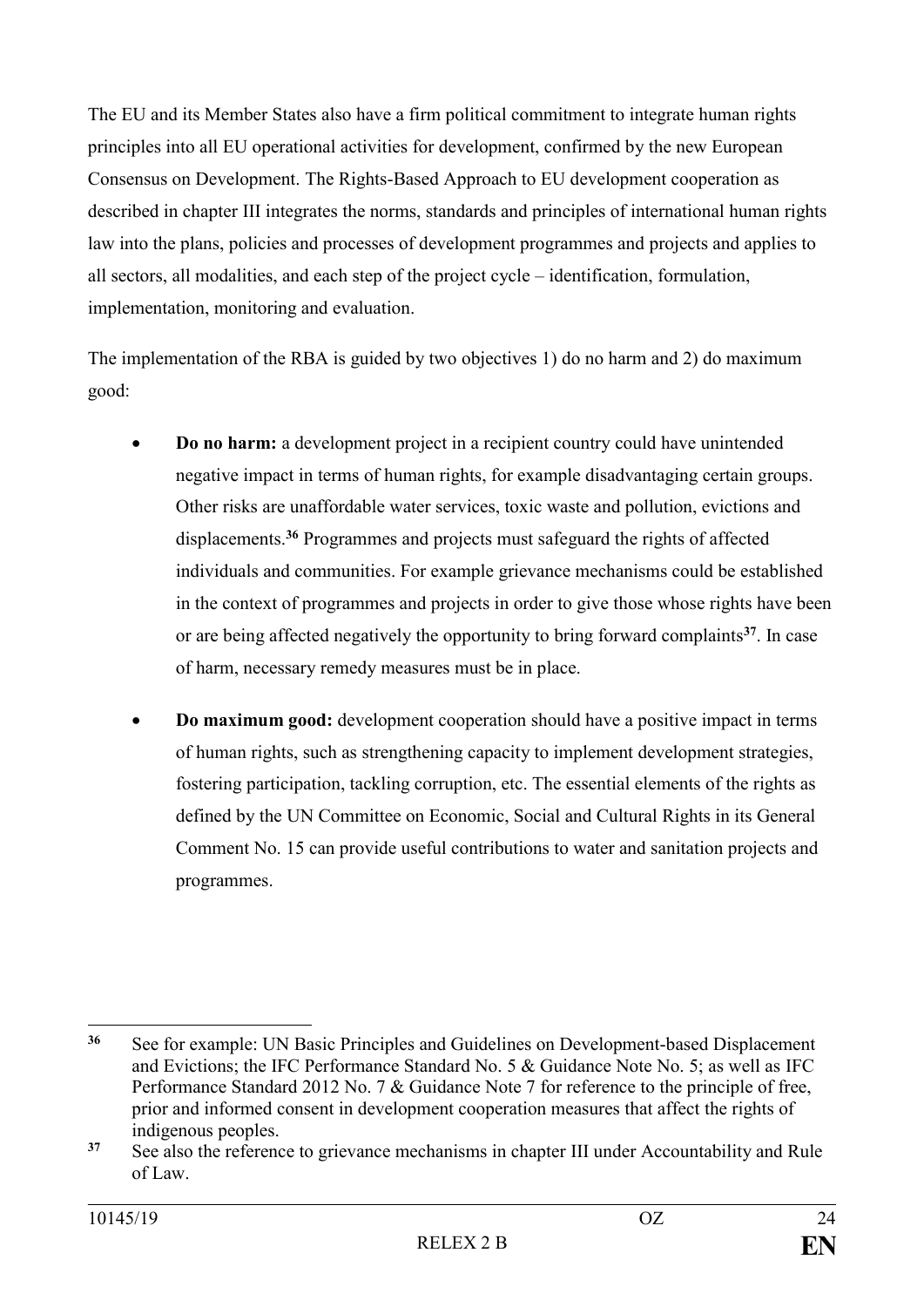Applying the rights-based approach in line with the UN human rights framework for water and sanitation, using the criteria of availability, accessibility, quality, affordability and acceptability, the EU should support partner countries' efforts to:

- ensure access to sanitation and the essential amount of water for all, that is sufficient and safe for personal and domestic uses to prevent disease;
- ensure adequate planning for sustainable access to water and water services of good quality, in light of climate change and the possible disruptions it can lead to;
- ensure that access to water and sanitation facilities and services on a non-discriminatory basis;
- ensure physical access to water and sanitation facilities or services;
- ensure personal security is not threatened when having to physically access water and sanitation;
- where there is severe scarcity, prioritise water for personal use and consumption over water for productive use and irrigation;
- ensure the acceptability of services by taking users' distinct characteristics, habits, preferences, needs and beliefs into account during project design and implementation
- prevent the pollution of drinking water resources;
- ensure a safe and enabling environment for civil society and environmental human rights defenders.

In line with the rights-based approach, the EU should work closely with civil society organisations, including of indigenous peoples and local communities both in order to better understand the main issues and to determine the best solutions in the local context. Such collaboration with civil society should also serve to promote a more enabling environment for civil society actors. The EU should also empower water user groups and associations of rights holders to articulate their rights.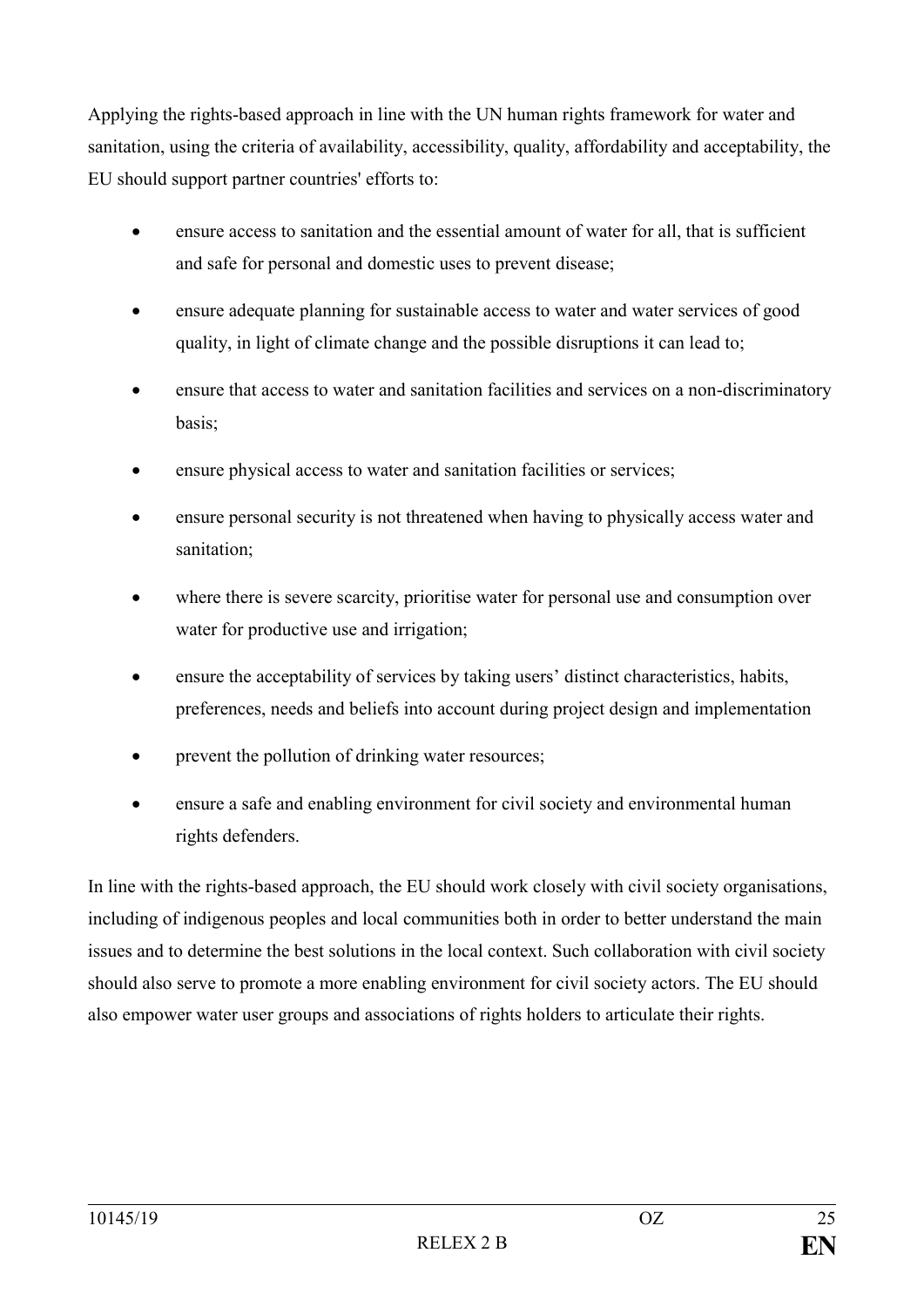## **Work in multilateral fora and with international organisations**

The EU has a leading role in the universal promotion and protection of human rights at multilateral level, working in particular through the United Nations Human Rights Council (HRC) and the Third Committee of the United Nations General Assembly (UNGA). Every other year, a resolution on the human rights on water and sanitation is presented in UNGA and HRC,**<sup>38</sup>** and these resolutions play a key role in developing the awareness and understanding of the rights to water and sanitation, and in developing normative approaches.

The EU and its Member States through their active involvement and participation contribute to the agendas, strategies and work of the UN's agencies and programmes (e.g. UNICEF, UN Women), specialised agencies such as the ILO (International Labour Organisation), FAO (Food and Agriculture Organisation), IFAD (International Fund for Agricultural Development) as well as the International Financing Institutions (the World Bank, the regional development banks etc.). Several of these already have conducted work related to water and sanitation, whereas for some these topics and rights are still in emergence. Given their role as executing or financing agencies and institutions including in the field of development cooperation, it would be important for the EU and its Member states to work for enhancing the attention that these international/multilateral entities give to the promotion and the protection of the human rights to safe drinking water and sanitation.

The EU and its Member States also engage in regional dialogues and cooperation on human rights, whether it is with/within the UNECE (UN Economic Commission for Europe) or regional organisations such as the African Union, Organisation of American States or ASEAN**<sup>39</sup>**. Within the UNECE there is already substantial on-going work to support assessment and achievement of equitable access to water and sanitation under the previously mentioned UNECE/WHO EURO Protocol on Water and Health<sup>40</sup>. The existing dialogues and cooperation on human rights with other regional organisations provide an opportune platform to further expand on the awareness and engagement on the human rights to safe drinking water and sanitation.

1

<sup>&</sup>lt;sup>38</sup> The resolution is presented by EU MS Germany and Spain, and supported by all EU MS.

<sup>&</sup>lt;sup>39</sup> The Association of South East Asian Nations<br><sup>40</sup> See for instance: A healthy link: The Protocol

See for instance: A healthy link: The Protocol on Water and Health and the Sustainable Development Goals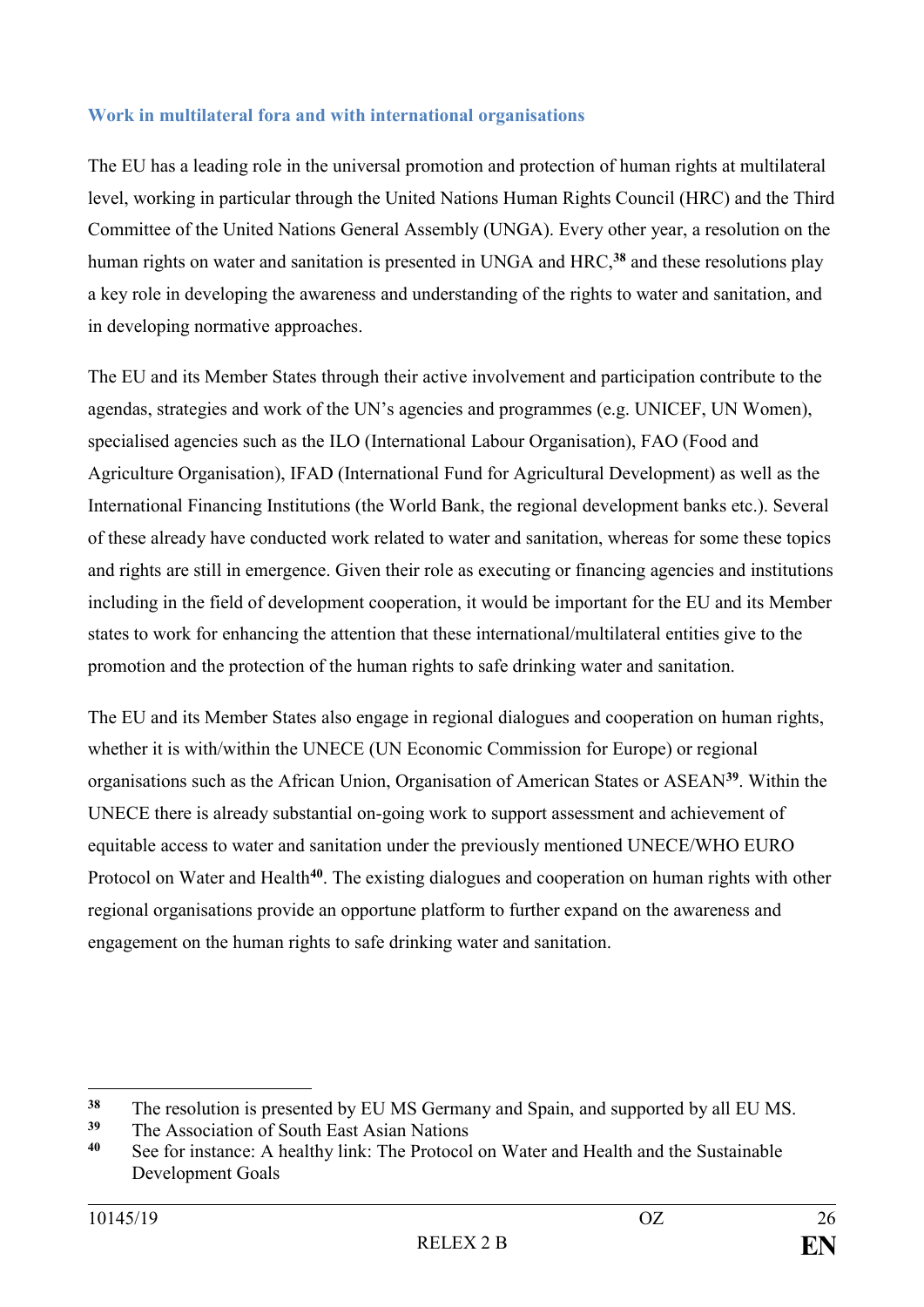The UN High-level Political Forum on Sustainable Development could also be relevant, given its central role in the follow-up and review of the 2030 Agenda and the SDGs at global level.

The EU should engage with and use the multilateral organisations, agencies and institutions to promote the rights to safe drinking water and sanitation by:

- complementing and strengthening the ongoing EU efforts in multilateral fora and giving the rights to water and sanitation more weight on the international agenda with a view to advancing their realisation and to preventing violations of the rights worldwide;
- cooperating with and support the work of relevant international and regional actors in the area of the human rights to safe drinking water and sanitation, in particular the Special Rapporteur on human rights to safe drinking water and sanitation, the Special Rapporteur on human rights defenders and the UN Committee on Economic, Social and Cultural Rights;
- making use of the human rights system and using its products (reports, concluding observations, recommendations, etc. including from regional human rights mechanisms) to inform activities such as development programmes and projects, political or human rights dialogues, trade agreements, strategies and statements and demarches;
- when engaging with third countries in interactive dialogues, the Universal Periodic Review or other intergovernmental mechanisms, encourage partner countries to comply with recommendations of international and regional human rights bodies, and to review, put in place or adapt published good practices in particular those of the UN Committee on Economic, Social and Cultural Rights; the Special Rapporteur on human rights to safe drinking water and sanitation, the Special Rapporteur on human rights defenders and the guidelines of the Protocol on Water and Health;
- engage with NGOs in the reporting processes related to the implementation of national strategies or action plans and with regard to reporting to the UN Committee on Economic, Social and Cultural Rights.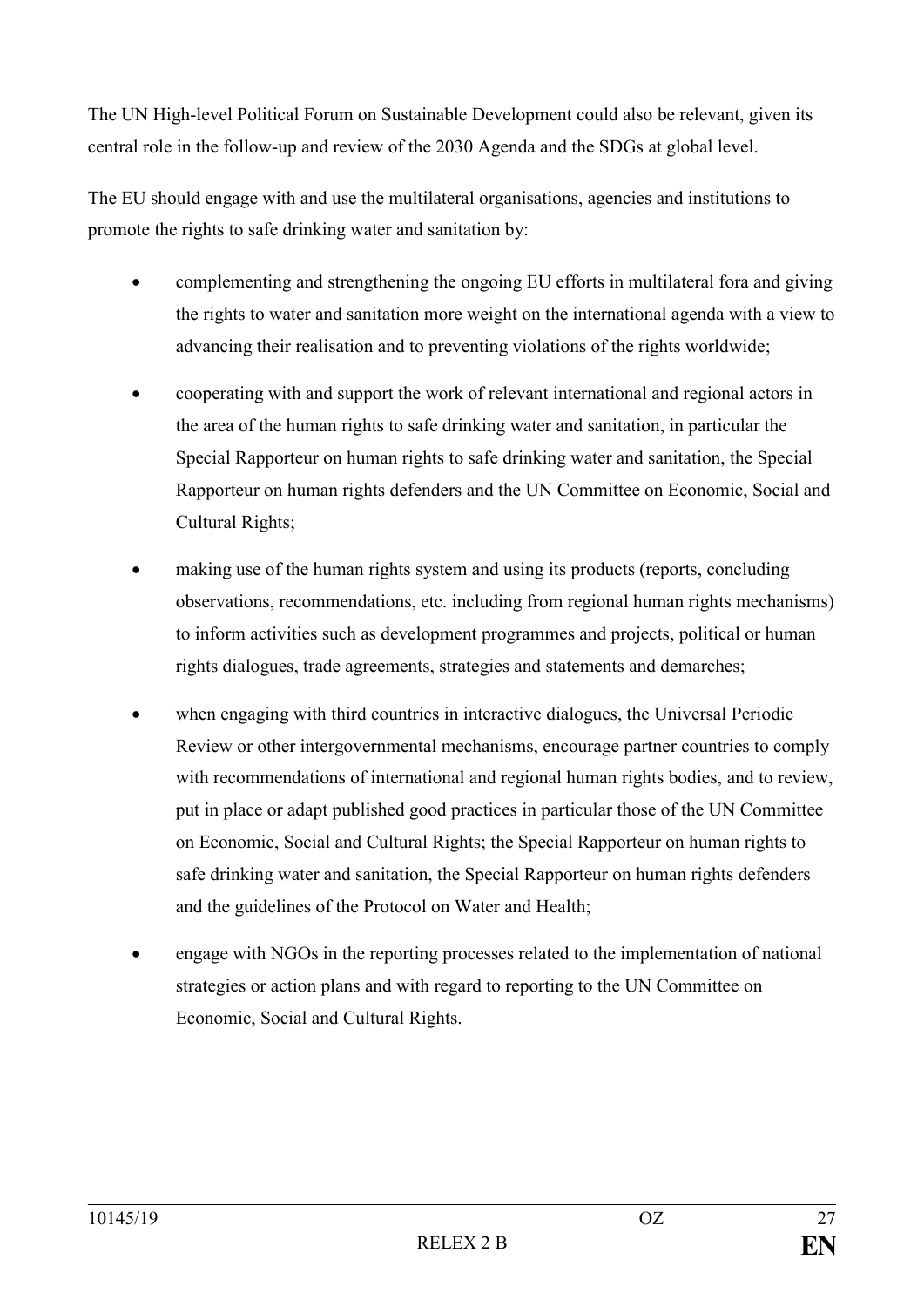## **Trade**

EU trade policies can support the advancement of and respect for human rights and core labour rights in trade partner countries. These involve various policy instruments, including the EU's Aid for Trade agenda, its unilateral Generalised Scheme of Preferences (GSP), which *inter alia* includes 'GSP+' and "Everything but Arms (EBA)" arrangements, as well as provisions in association with bilateral and regional trade agreements, including Trade and Sustainable Development (TSD) chapters.

Connecting human rights and trade provides an opportunity to push for human rights advancements in trade partner countries. The GSP+ arrangement established under the EU's GSP is one important instrument in promoting compliance with core international norms in the areas of human rights, including the International Covenant on Economic, Social and Cultural Rights.

Once a country is granted GSP+ status, the EU monitors the beneficiary country's compliance with its commitments, namely to maintain ratification of the international conventions covered by GSP+, including through continuous dialogue with the authorities of the countries in question. Where relevant, rights to water and sanitation can be discussed in these dialogues as a part of the follow up to the International Covenant on Economic, Social and Cultural Rights.

The increased integration of a human rights-based approach in Aid for Trade programming, should serve to identify possible positive and negative effects from bilateral or regional trade agreements on local water resources in partner countries and the access to safe drinking water and sanitation. Such analyses would provide the basis for initiating measures to circumvent possible negative effects.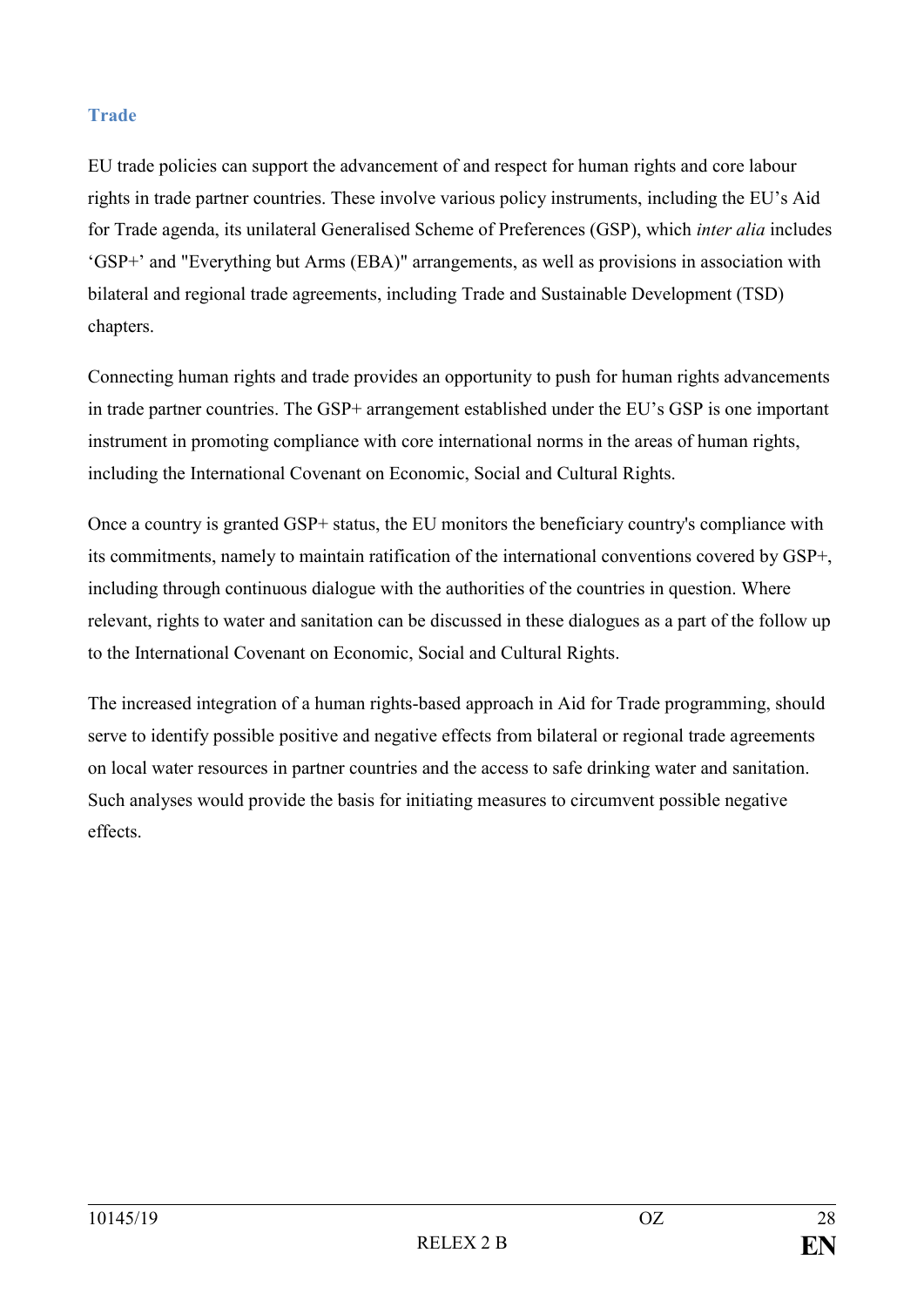# **UN Guiding Principles on Business and Human Rights**

Production of goods or services may affect local water resources, and the human rights to safe drinking water and sanitation. The EU is committed to the global implementation of the three pillars of the UN Guiding Principles on Business and Human Rights**<sup>41</sup>** 'Protect, Respect and Remedy' including in the field of water and sanitation.

The EU also works to promote a framework for integrated water resources management and provides substantial funding to water and sanitation programmes in developing countries. This can include work with the private sector, including through blending public and private resources. The European External Investment Plan, for example, encourages private investors to contribute to sustainable development in countries outside of Europe through the European Fund for Sustainable Development (EFSD). When working with the private sector as implementation partners in programmes or projects, the EU has to make sure that contracting companies and their subcontractors have adequate due diligence mechanisms in place to detect, prevent and remedy possible violations to human rights. Human rights due diligence is especially important wherever water is scarce or of low quality, and where private sector activity affects the water supply of vulnerable or marginalized communities.

To support and encourage states and businesses to uphold their obligations regarding the human rights to safe drinking water, and to ensure that there is accountability for violations, the EU should:

- raise awareness about human rights risks facing private actors in the water and sanitation sector;
- encourage businesses in the water and sanitation sector to implement the UN Guiding Principles;

<sup>&</sup>lt;u>.</u> **<sup>41</sup>** Report of the Special Representative of the Secretary- General on the issue of human rights and transnational corporations and other business enterprises, John Ruggie, A/HRC/17/32, 27 May 2011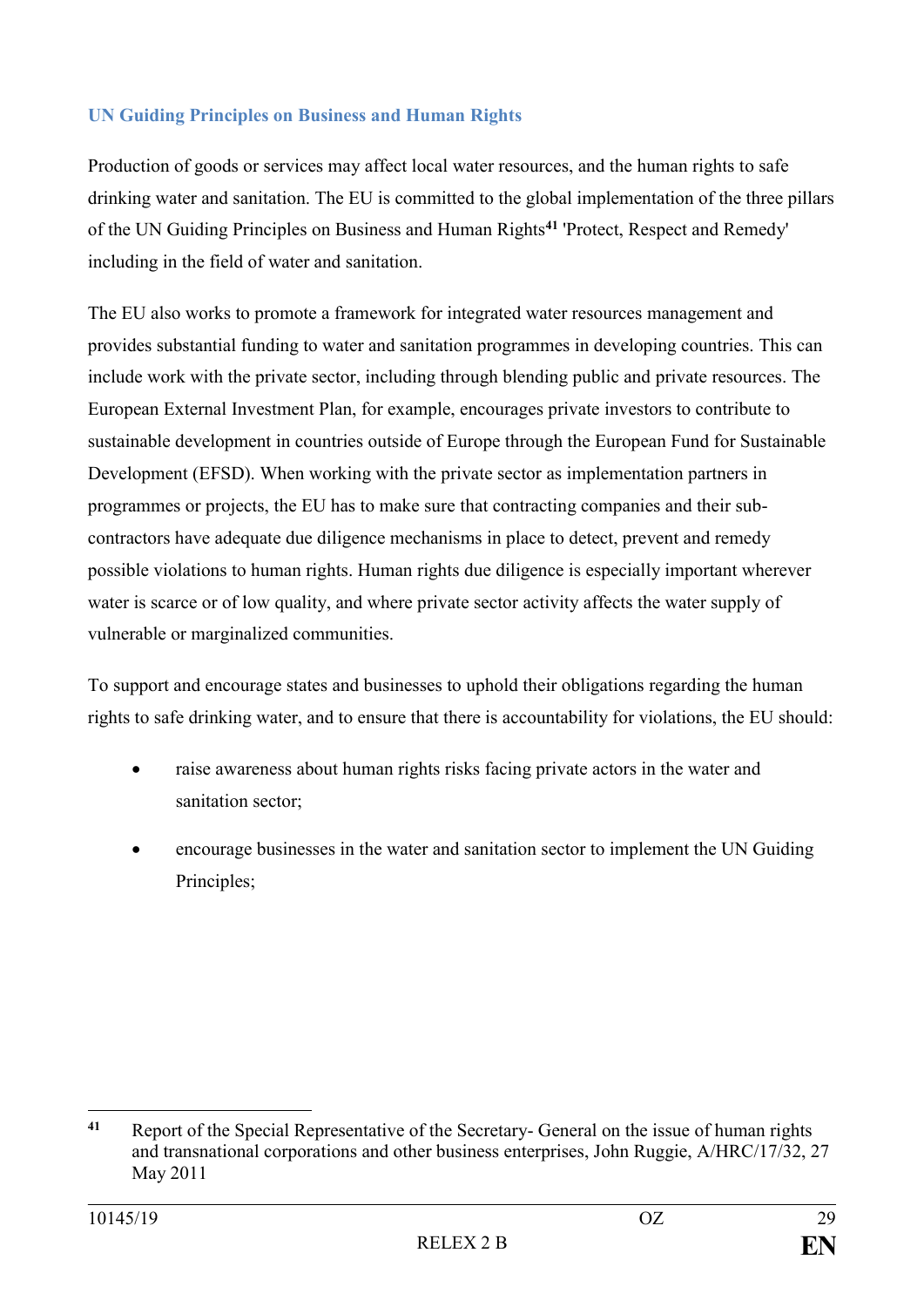- organise multi-stakeholder meetings and other events at local level with businesses, civil society, including indigenous peoples and local communities, to discuss their commitment to the human rights to drinking water and sanitation as well as possible risks of business conduct, and to exchange best practices with other businesses.
- address possible abuses of human rights linked to companies' operations, products or services within the political and human rights dialogues.
- encourage business in the water and sanitation sector as well as partner countries to establish grievance mechanisms in order to enable affected individuals to bring forward complaints about human rights violations and abuses.
- increasingly call on businesses to be transparent and accountable for their impacts in relation to water.

# **Human Rights and Democracy Country Strategies**

The Human Rights and Democracy Country Strategies are the framework for EU human rights engagement in third countries. The strategies are prepared at local level by EU Delegations and Member States' embassies, after close consultation with relevant interlocutors, including civil society.

The strategies give the opportunity for an analysis of the situation of human rights to safe drinking water and sanitation in a given country, and to identify potential gaps and the necessary actions and mechanisms needed to ensure the protection of these rights.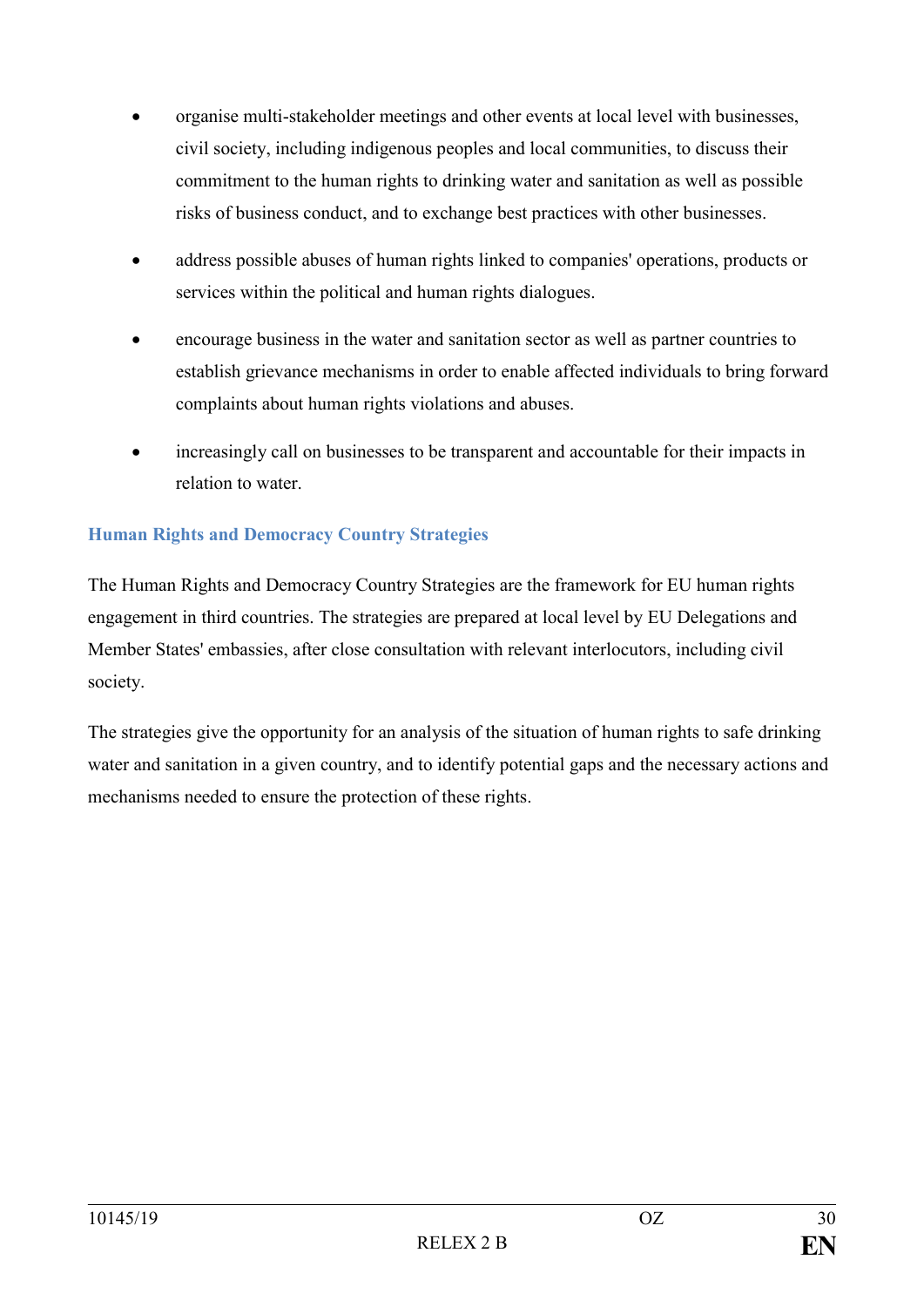A number of countries have identified economic, social and cultural rights as priorities in the strategies, but rights to water and sanitation have so far not been a focus area in many countries. Building on these guidelines, countries in which the rights to water and sanitation is a challenge should consider including the rights to water and sanitation and/or protection of human rights defenders addressing environmental issues as priories in the strategies. The strategies should define long- and short-term key objectives, and set out concrete actions to achieve these objectives in a specific country. In the annual reporting on the implementation of the strategies, delegations can identify developments or concerns emerging on this topic

### **Public diplomacy and communication**

The EU should also use public diplomacy tools to promote the human rights to safe drinking water and sanitation and to promote the work of human rights defenders, to help counter smear campaigns and publicly scrutinise and condemn violations of the rights of human rights defenders and raise the visibility of their legitimate role in defending land and environmental rights.

Example of use of public diplomacy and communication:

- **Campaigns:** Large- or small-scale communication campaigns, for example using social media, can contribute to raising awareness about human rights to safe drinking water and sanitation and to the important work of human rights defenders, including on examples of best practices' projects.
- **Public events:** Awareness-raising events for rights to water and sanitation can include panel-debates and multi-stakeholder meetings, for example to mark World Water Day (22 March) or World Toilet Day (19 November).
- **Statements and declarations** are key tools for raising awareness of the human rights to safe drinking water and sanitation and their implementation. The EU should in particular deliver statements on strategic issues on World Water Day and World Toilet Day and in the thematic side events in the margins of the Human Rights Council and the UNGA 3rd Committee with the Special Rapporteur on the human rights to safe drinking water and sanitation.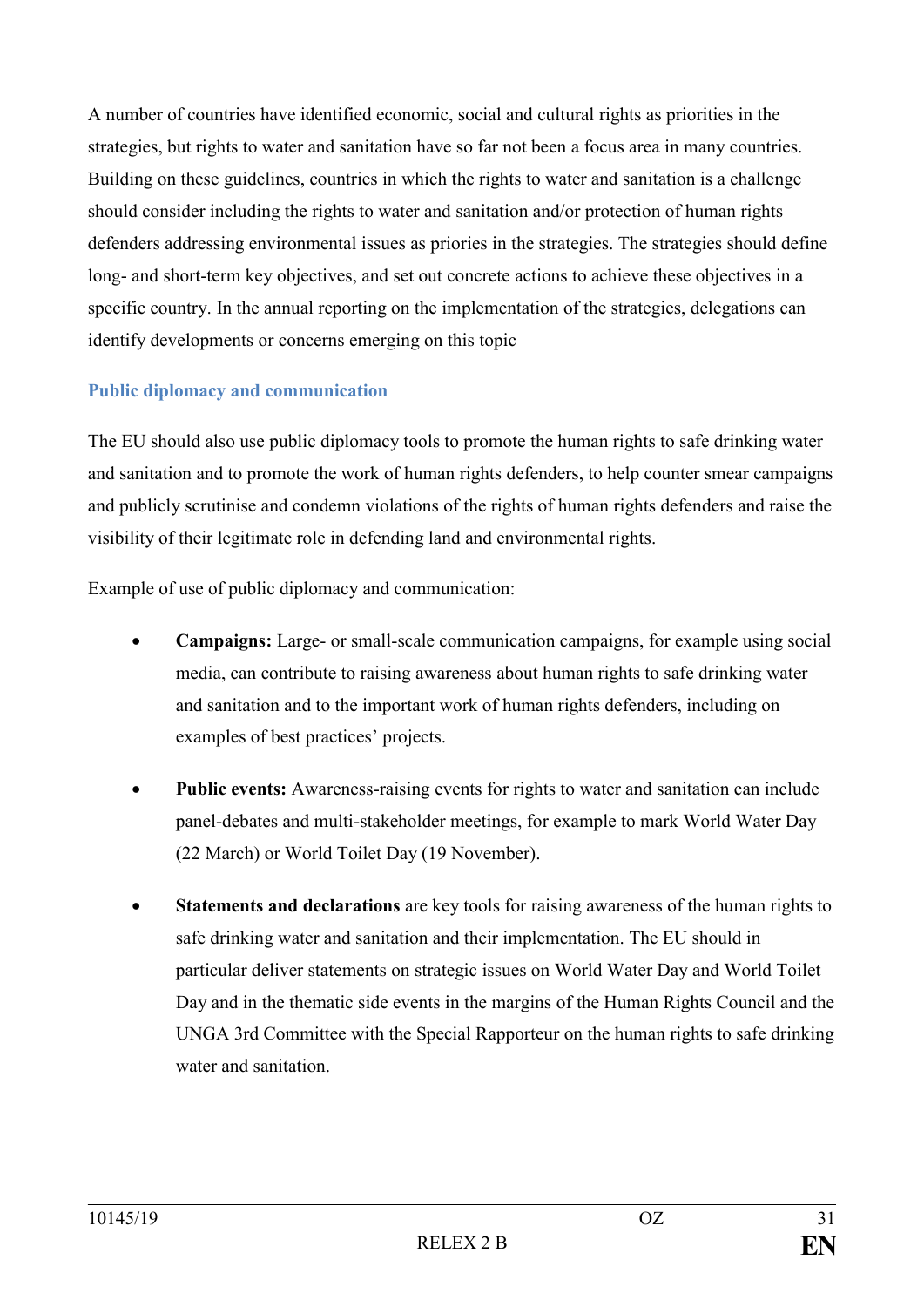# **Support to individual human rights defenders**

In some cases, human rights defenders can be at risk in a way that calls for concrete action in individual cases.**<sup>42</sup>** In addition to the multilateral, bilateral and public diplomacy tools above, it may be necessary to engage with individuals to ensure their security.

To support individual human rights defenders and in line with the EU Guidelines on Human Rights Defenders, the EU should:

- assist defenders and communities affected by water and sanitation disputes to defend themselves through courts, advocate for better access by them to courts and for trials to follow international norms, push for violations to be promptly investigated and for those responsible to be promptly brought to trial; fight against impunity in this area;
- ensure that the financial and other support for HRDs at risk is also extended to individuals, affected communities and organisations working on projects that aim at resolving issues or addressing violations in the context of safe drinking water and sanitation;
- provide, as and where appropriate, visible recognition to human rights defenders, through the use of appropriate publicity, visits or invitations;
- attend and observe, where appropriate, trials of environmental human rights defenders

 $42$ **<sup>42</sup>** ProtectDefenders.eu is the European Union Human Rights Defenders mechanism, established to protect defenders at high risk and facing the most difficult situations worldwide.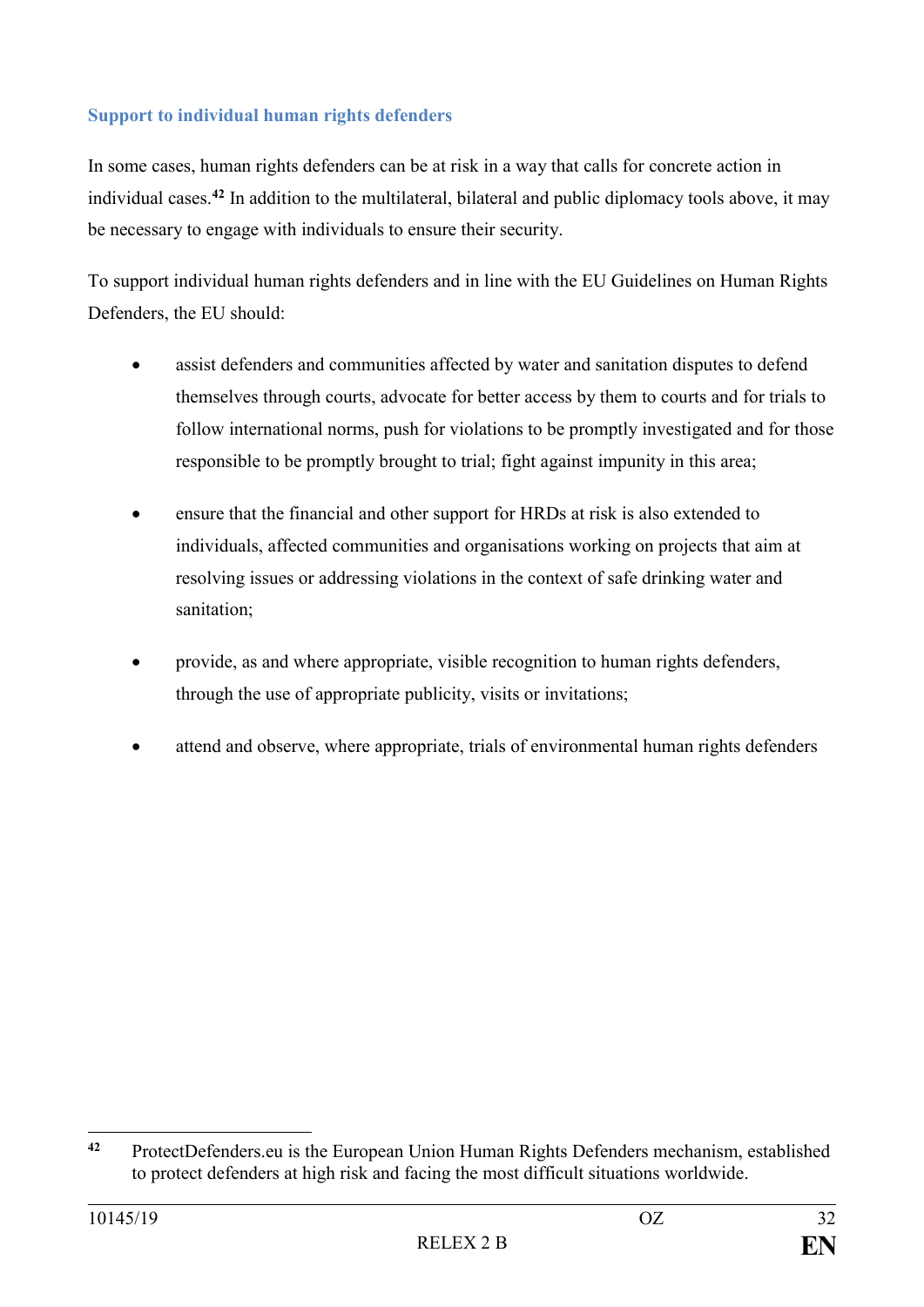### **Textbox: Water and Sanitation in Humanitarian Crisis**

Access to water and sanitation is not only a right; it is a basic need for survival for an everincreasing population affected by natural disasters, such as droughts and floods as well as conflicts and displacement worldwide. Population growth and rapidly growing urban areas are increasing pressure on local water resources. Consequently, needs are increasing more rapidly than the available resources.

While EU humanitarian assistance is needs-based and founded on the core-humanitarian principles of humanity, impartiality, neutrality and independence, it contributes nonetheless to the fulfilment of the human right to water and sanitation, though indirectly, within the possibilities and scope of its humanitarian mandate. At the same time evidence suggests that rights-based pre-emptive action reduces the risk of water and sanitation becoming humanitarian needs in the first place. Therefore not only humanitarian actors, but also development and peace actors need to work in a collaborative and coherent manner according to their respective mandate to effectively tackle the issue of water and sanitation. Humanitarian actors address urgent needs while development actors – in particular in fragile situations – must intervene earlier to address root causes and prevent the onset of humanitarian water and sanitation needs.

It should also be underlined that the specific strengths and vulnerabilities of women and children in regard to access to water and sanitation require special consideration also in humanitarian assistance. If gender issues are not taken into consideration, emergency interventions can put women at risk. For example, the use of communal water and sanitation facilities in refugee or displaced camps can increase women's and girls' vulnerability to sexual and other forms of genderbased violence.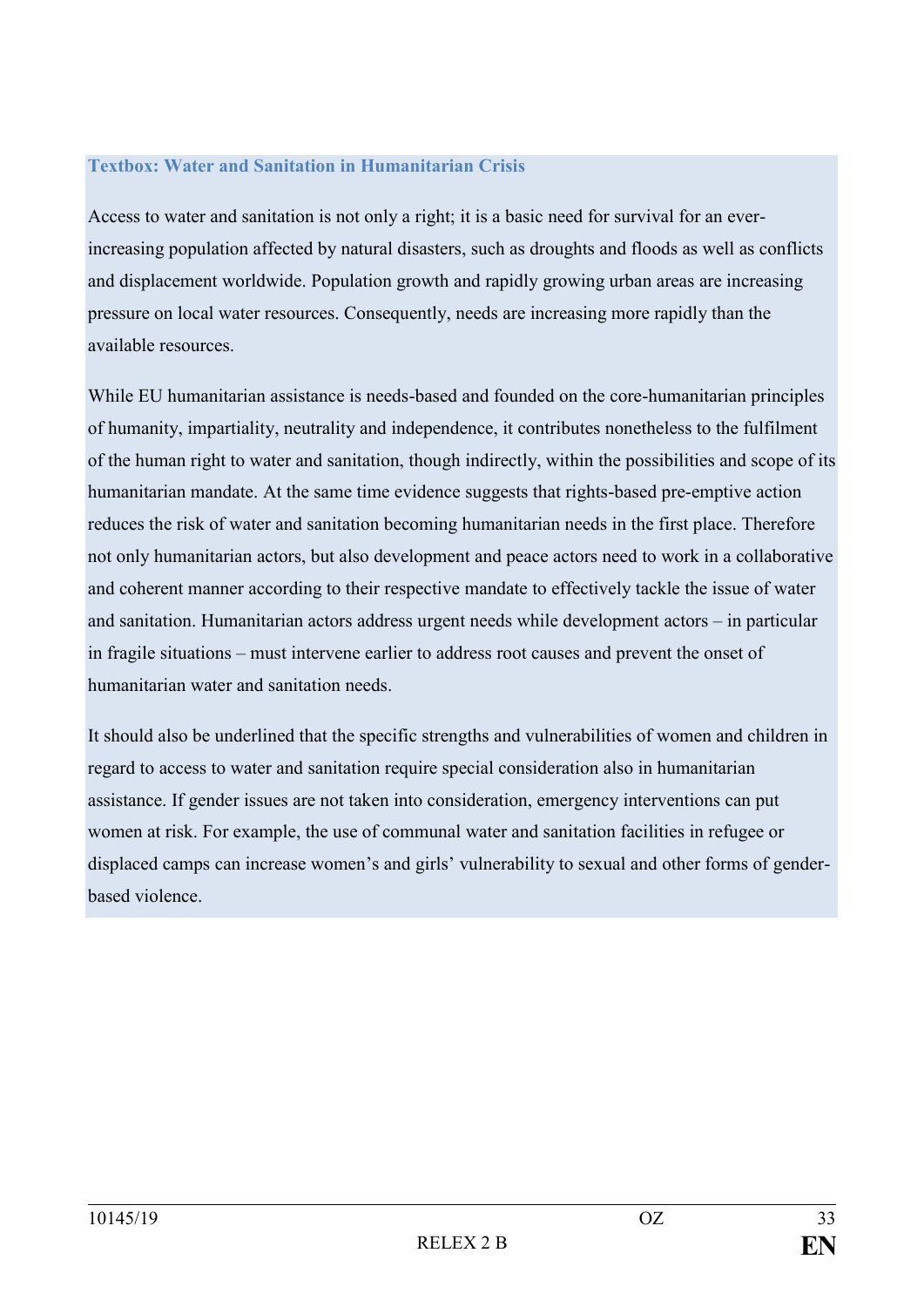## <span id="page-33-0"></span>**V. Follow-up and review of the guidelines**

The Council Working Party on Human Rights (COHOM) will support the implementation of the guidelines while involving, when appropriate, relevant Council working groups, such as the Council Working Party on International Environment Issues, geographical Council working groups and the Council Working Party on Development Cooperation (CODEV).

Regular exchanges of views will be held with the relevant committees, sub-committees and working groups of the European Parliament on the implementation of these guidelines.

The promotion and protection of the human rights to water and sanitation will be integrated into relevant EU policies and actions, including in relation to the EU's role in international fora.

These guidelines and their implementation will be reviewed as appropriate.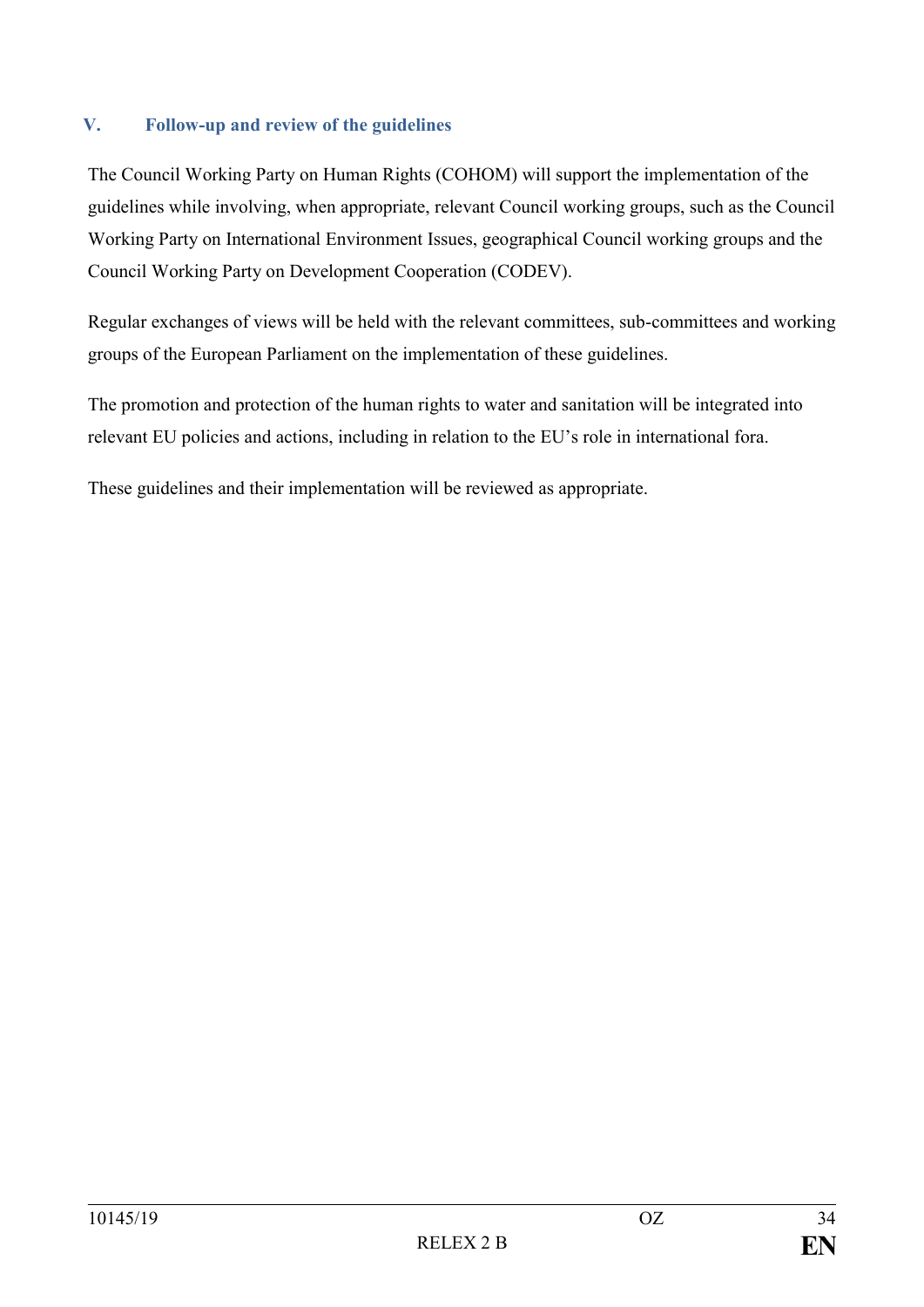#### <span id="page-34-0"></span>**Sources**

#### **EU policy documents**

- The Council Conclusion on EU Water Diplomacy (2018)
- The new European Consensus on Development (2017)
- Global Strategy for the EU's Foreign and Security Policy: "Shared Vision, Common Action: A Stronger Europe"(2016)
- EU Action Plan on Human Rights and Democracy: 2015-2019
- EU Tool-box: A rights-based approach, encompassing all human rights for EU development cooperation (2014)
- EU Gender Action Plan 2016-2020
- EU Action Plan on Human Rights and Democracy (2015)
- European Union Guidelines on Human Rights Defenders (2008)
- The EU Human Rights Guidelines on Non-Discrimination in External Action (2019)
- Commission: DG ECHO Thematic Policy Document no 2 "Water, Sanitation and Hygiene Meeting the challenges of rapidly increasing humanitarian needs in WASH", May 2014.

#### **UN documents**

- UN Committee on Economic, Social and Cultural Rights General Comment No. 15
- Report of the independent expert on the issue of human rights obligations related to access to safe drinking water and sanitation, Catarina de Albuquerque, A/HRC/12/24
- Human rights to safe drinking water and sanitation, Resolution adopted by the General Assembly on 19 December 2017, A/RES/72/178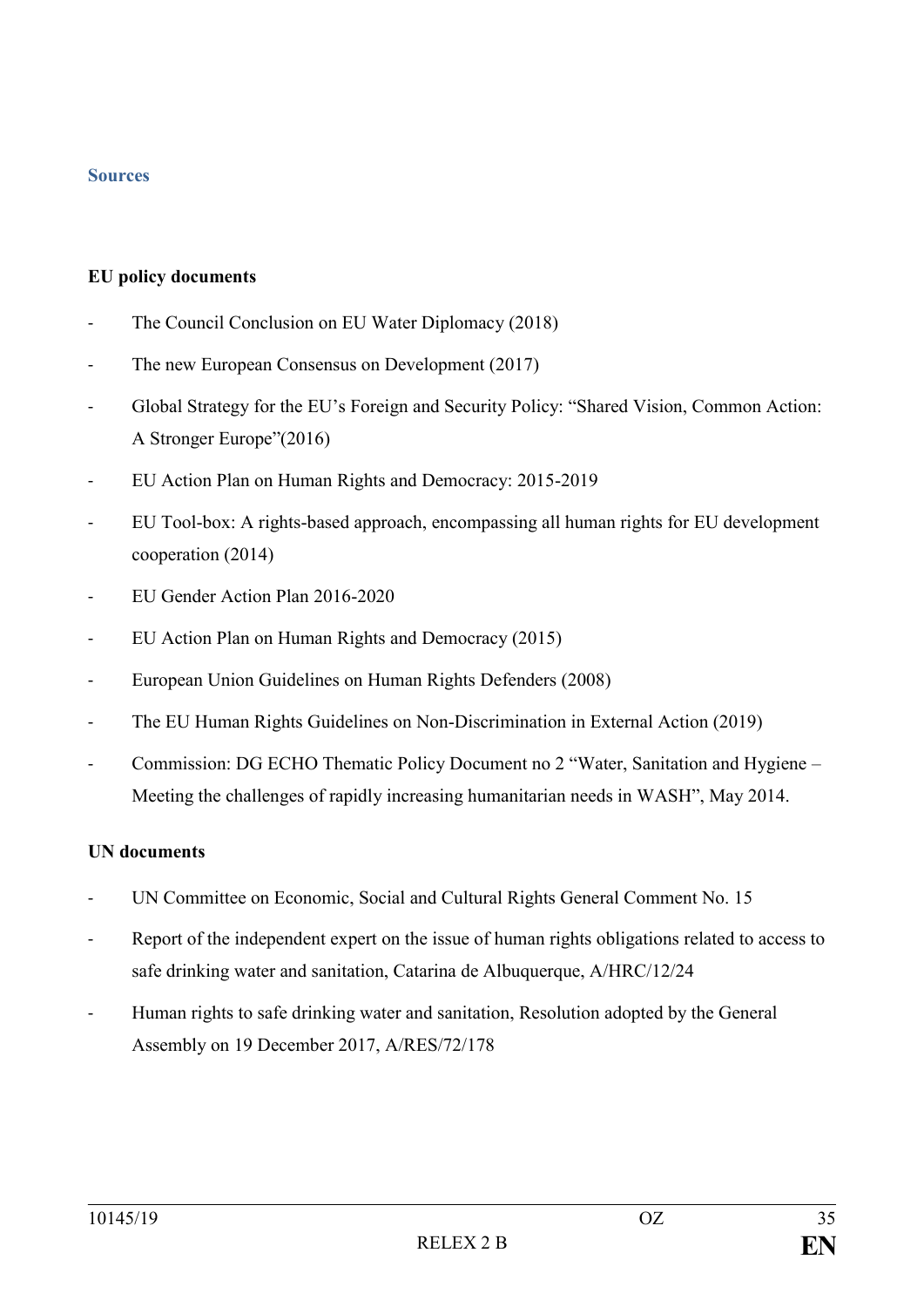- The human rights to safe drinking water and sanitation, Resolution adopted by the Human Rights Council on 27 September 2018, A/HRC/RES/39/8
- UN Guiding Principles on Business and Human Rights
- The UN Special Rapporteur on the human right to safe drinking water and sanitation -Realizing the human rights to water and sanitation: A handbook.
- UN Office of the High Commissioner for Human Rights (OHCHR), Fact Sheet No. 35, The Right to Water, Geneva 2010
- SDG 6 Synthesis Report 2018 on Water and Sanitation, UN-Water, Geneva 2018
- UNECE Practical Guidance under the Protocol on Water and Health:
- No One Left Behind. Good Practices to Ensure Equitable Access to Water and Sanitation in the pan-European Region:<http://www.unece.org/index.php?id=29170>
- The Equitable Access Score-card: Supporting Policy Processes to Achieve the Human Right to Water and Sanitation:<http://www.unece.org/index.php?id=34032>
- Guidance Note on the Development of Action Plans to Ensure Equitable Access to Water and Sanitation:<http://www.unece.org/index.php?id=44284>
- UN Women Issue Brief, Gender Equality in the 2030 Agenda, Gender-Responsive Water and Sanitation Systems
- 2019 World Water Development Report " Leaving No one behind" <http://www.unwater.org/publications/world-water-development-report-2019/>
- Monitoring Progress on drinking water, sanitation and hygiene: 2017 update and SDG baselines. Geneva: World Health Organisation (WHO) and United Nations Children's Fund (UNICEF), 2017. Licence CCBY-NC-SA3.0.IGO.
- High-Level Panel on Water Outcome Document: "Making Every Drop count", New York March 2018)